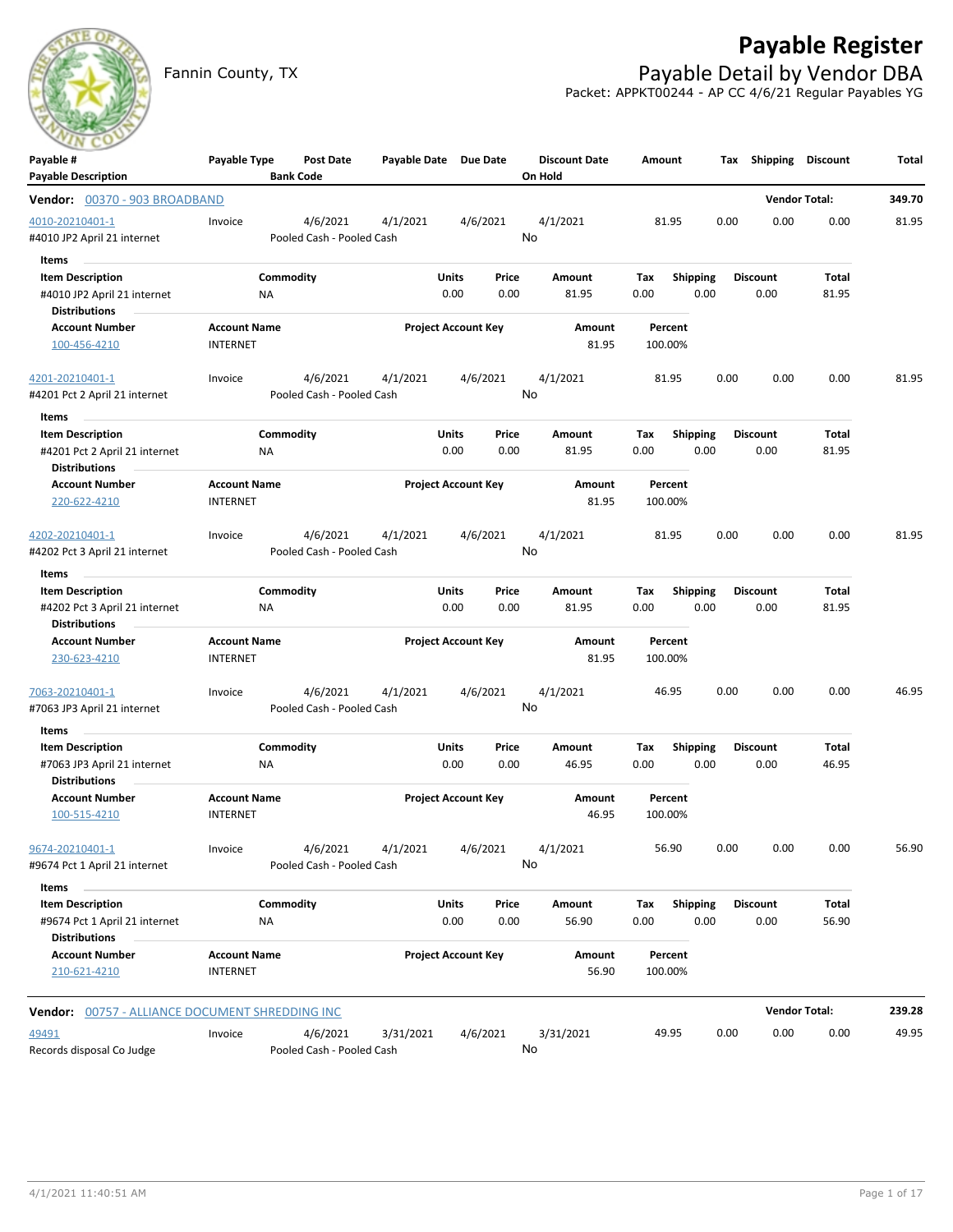| <b>Payable Register</b>                                                               |                                                |                           |                            |               |               |                      |             |                         |      |                         |                        | Packet: APPKT00244 - AP CC 4/6/21 Regular Payables YG |
|---------------------------------------------------------------------------------------|------------------------------------------------|---------------------------|----------------------------|---------------|---------------|----------------------|-------------|-------------------------|------|-------------------------|------------------------|-------------------------------------------------------|
| Payable #                                                                             | Payable Type                                   | <b>Post Date</b>          | Payable Date Due Date      |               |               | <b>Discount Date</b> |             | Amount                  |      | Tax Shipping Discount   |                        | Total                                                 |
| <b>Payable Description</b>                                                            |                                                | <b>Bank Code</b>          |                            |               |               | On Hold              |             |                         |      |                         |                        |                                                       |
| Items                                                                                 |                                                |                           |                            |               |               |                      |             |                         |      |                         |                        |                                                       |
| <b>Item Description</b>                                                               | Commodity                                      |                           |                            | Units         | Price         | Amount               | Tax         | <b>Shipping</b>         |      | <b>Discount</b>         | Total                  |                                                       |
| Records disposal Co Judge<br><b>Distributions</b>                                     | ΝA                                             |                           |                            | 0.00          | 0.00          | 49.95                | 0.00        | 0.00                    |      | 0.00                    | 49.95                  |                                                       |
| <b>Account Number</b>                                                                 | <b>Account Name</b>                            |                           | <b>Project Account Key</b> |               |               | Amount               |             | Percent                 |      |                         |                        |                                                       |
| 200-449-3500                                                                          | RECORDS DISPOSAL                               |                           |                            |               |               | 49.95                |             | 100.00%                 |      |                         |                        |                                                       |
| 49492                                                                                 | Invoice                                        | 4/6/2021                  | 3/31/2021                  |               | 4/6/2021      | 3/31/2021            |             | 49.95                   | 0.00 | 0.00                    | 0.00                   | 49.95                                                 |
| Records disposal Dst Clk/Aud                                                          |                                                | Pooled Cash - Pooled Cash |                            |               | No            |                      |             |                         |      |                         |                        |                                                       |
| Items                                                                                 |                                                |                           |                            |               |               |                      |             |                         |      |                         |                        |                                                       |
| <b>Item Description</b>                                                               | Commodity                                      |                           |                            | Units         | Price         | Amount               | Tax         | <b>Shipping</b>         |      | <b>Discount</b>         | Total                  |                                                       |
| Records disposal Dst Clk/Aud<br><b>Distributions</b>                                  | ΝA                                             |                           |                            | 0.00          | 0.00          | 49.95                | 0.00        | 0.00                    |      | 0.00                    | 49.95                  |                                                       |
| <b>Account Number</b><br>200-449-3500                                                 | <b>Account Name</b><br><b>RECORDS DISPOSAL</b> |                           | <b>Project Account Key</b> |               |               | Amount<br>49.95      |             | Percent<br>100.00%      |      |                         |                        |                                                       |
| 49495                                                                                 | Invoice                                        | 4/6/2021                  | 3/31/2021                  |               | 4/6/2021      | 3/31/2021            |             | 114.40                  | 0.00 | 0.00                    | 0.00                   | 114.40                                                |
| Records disposal DA                                                                   |                                                | Pooled Cash - Pooled Cash |                            |               | No            |                      |             |                         |      |                         |                        |                                                       |
|                                                                                       |                                                |                           |                            |               |               |                      |             |                         |      |                         |                        |                                                       |
| Items<br><b>Item Description</b>                                                      | Commodity                                      |                           |                            | Units         | Price         | Amount               | Tax         | <b>Shipping</b>         |      | <b>Discount</b>         | Total                  |                                                       |
| Records disposal DA                                                                   | <b>NA</b>                                      |                           |                            | 0.00          | 0.00          | 114.40               | 0.00        | 0.00                    |      | 0.00                    | 114.40                 |                                                       |
| <b>Distributions</b>                                                                  |                                                |                           |                            |               |               |                      |             |                         |      |                         |                        |                                                       |
| <b>Account Number</b><br>200-449-3500                                                 | <b>Account Name</b><br>RECORDS DISPOSAL        |                           | <b>Project Account Key</b> |               |               | Amount<br>114.40     |             | Percent<br>100.00%      |      |                         |                        |                                                       |
| 49496                                                                                 | Invoice                                        | 4/6/2021                  | 3/31/2021                  |               | 4/6/2021      | 3/31/2021            |             | 24.98                   | 0.00 | 0.00                    | 0.00                   | 24.98                                                 |
| Records disposal Co Clk<br>Items                                                      |                                                | Pooled Cash - Pooled Cash |                            |               | No            |                      |             |                         |      |                         |                        |                                                       |
| <b>Item Description</b>                                                               | Commodity                                      |                           |                            | Units         | Price         | Amount               | Tax         | <b>Shipping</b>         |      | <b>Discount</b>         | Total                  |                                                       |
| Records disposal Co Clk                                                               | ΝA                                             |                           |                            | 0.00          | 0.00          | 24.98                | 0.00        | 0.00                    |      | 0.00                    | 24.98                  |                                                       |
| <b>Distributions</b>                                                                  |                                                |                           |                            |               |               |                      |             |                         |      |                         |                        |                                                       |
| <b>Account Number</b><br>200-449-3500                                                 | <b>Account Name</b><br>RECORDS DISPOSAL        |                           | <b>Project Account Key</b> |               |               | Amount<br>24.98      |             | Percent<br>100.00%      |      |                         |                        |                                                       |
| Vendor: 00025 - ATMOS ENERGY                                                          |                                                |                           |                            |               |               |                      |             |                         |      | <b>Vendor Total:</b>    |                        | 549.74                                                |
| <b>INV0001602</b>                                                                     | Invoice                                        | 4/6/2021                  | 3/25/2021                  |               | 4/6/2021      | 3/25/2021            |             | 438.47                  | 0.00 | 0.00                    | 0.00                   | 438.47                                                |
| #4022140930 200 E 1st 2/17-3/17/21                                                    |                                                | Pooled Cash - Pooled Cash |                            |               | No            |                      |             |                         |      |                         |                        |                                                       |
| Items                                                                                 |                                                |                           |                            |               |               |                      |             |                         |      |                         |                        |                                                       |
| <b>Item Description</b><br>#4022140930 200 E 1st 2/17-3/17/21<br><b>Distributions</b> | Commodity<br>ΝA                                |                           |                            | Units<br>0.00 | Price<br>0.00 | Amount<br>438.47     | Tax<br>0.00 | <b>Shipping</b><br>0.00 |      | <b>Discount</b><br>0.00 | <b>Total</b><br>438.47 |                                                       |
| <b>Account Number</b>                                                                 | <b>Account Name</b>                            |                           | <b>Project Account Key</b> |               |               | Amount               |             | Percent                 |      |                         |                        |                                                       |
| 100-518-4410                                                                          | UTILITIES GAS                                  |                           |                            |               |               | 438.47               |             | 100.00%                 |      |                         |                        |                                                       |
| INV0001612                                                                            | Invoice                                        | 4/6/2021                  | 3/26/2021                  |               | 4/6/2021      | 3/26/2021            |             | 111.27                  | 0.00 | 0.00                    | 0.00                   | 111.27                                                |
| #3032178178 Windom 2/24-3/25/21<br>Items                                              |                                                | Pooled Cash - Pooled Cash |                            |               | No            |                      |             |                         |      |                         |                        |                                                       |
| <b>Item Description</b>                                                               | Commodity                                      |                           |                            | Units         | Price         | Amount               | Tax         | Shipping                |      | <b>Discount</b>         | Total                  |                                                       |
| #3032178178 Windom 2/24-3/25/21<br><b>Distributions</b>                               | ΝA                                             |                           |                            | 0.00          | 0.00          | 111.27               | 0.00        | 0.00                    |      | 0.00                    | 111.27                 |                                                       |
| <b>Account Number</b>                                                                 | <b>Account Name</b>                            |                           | <b>Project Account Key</b> |               |               | Amount               |             | Percent                 |      |                         |                        |                                                       |
| 100-515-4410                                                                          | UTILITIES GAS                                  |                           |                            |               |               | 111.27               |             | 100.00%                 |      |                         |                        |                                                       |
| <b>Vendor:</b> VEN02311 - Beck Steel AND Perry & Perry                                |                                                |                           |                            |               |               |                      |             |                         |      | <b>Vendor Total:</b>    |                        | 60,674.60                                             |
| 1956-13                                                                               | Invoice                                        | 4/6/2021                  | 3/4/2021                   |               | 4/6/2021      | 3/4/2021             | 60,674.60   |                         | 0.00 | 0.00                    | 0.00                   | 60,674.60                                             |
| Courthouse construction                                                               |                                                | Pooled Cash - Pooled Cash |                            |               | No            |                      |             |                         |      |                         |                        |                                                       |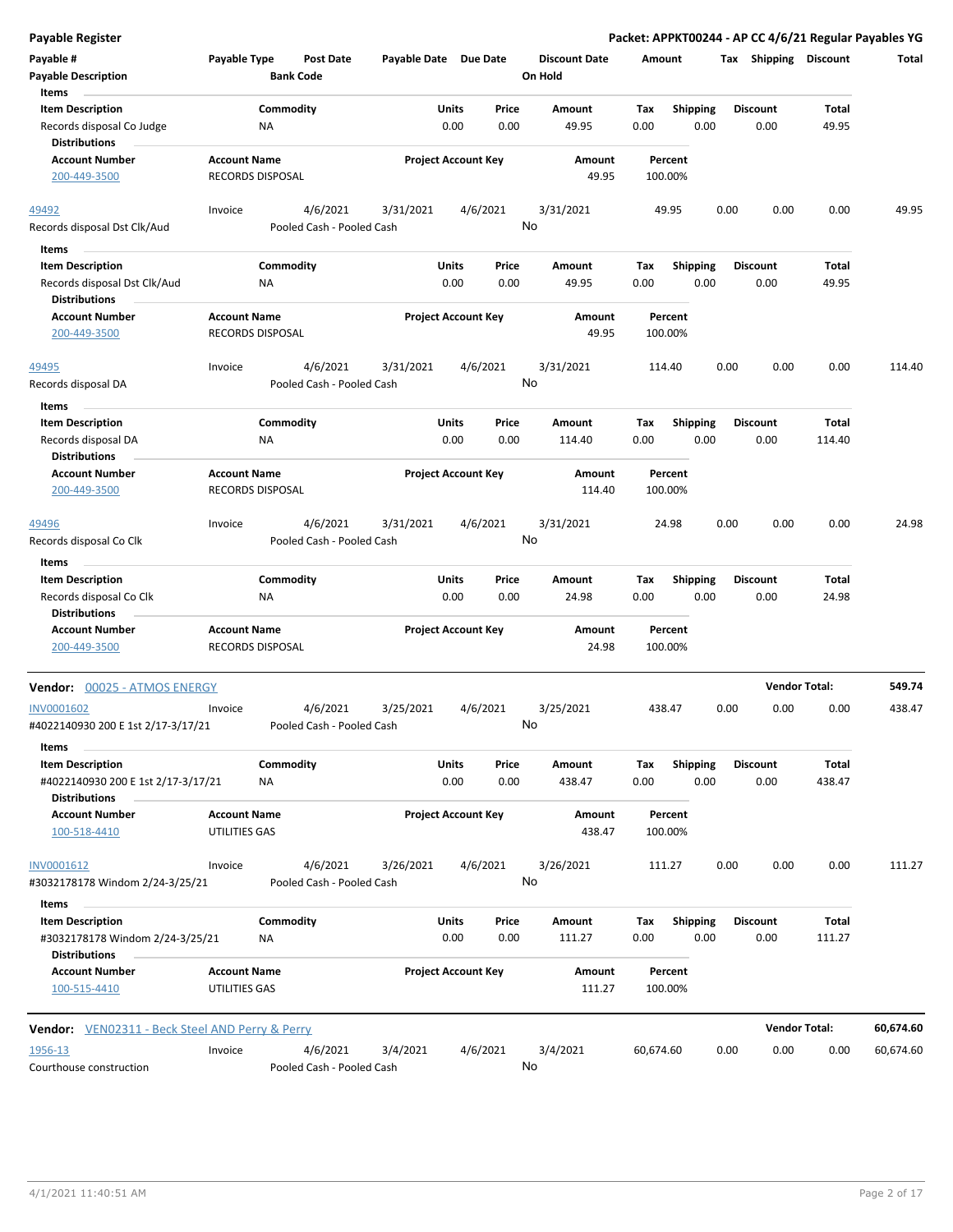| <b>Payable Register</b>                                                              |                                                      |                                       |                       |                            |               |                                 |             |                         |      |                         | Packet: APPKT00244 - AP CC 4/6/21 Regular Payables YG |          |
|--------------------------------------------------------------------------------------|------------------------------------------------------|---------------------------------------|-----------------------|----------------------------|---------------|---------------------------------|-------------|-------------------------|------|-------------------------|-------------------------------------------------------|----------|
| Payable #<br><b>Payable Description</b>                                              | Payable Type                                         | <b>Post Date</b><br><b>Bank Code</b>  | Payable Date Due Date |                            |               | <b>Discount Date</b><br>On Hold | Amount      |                         |      |                         | Tax Shipping Discount                                 | Total    |
| Items                                                                                |                                                      |                                       |                       |                            |               |                                 |             |                         |      |                         |                                                       |          |
| <b>Item Description</b><br>Courthouse construction                                   | Commodity<br>NA                                      |                                       |                       | Units<br>0.00              | Price<br>0.00 | Amount<br>60,674.60             | Tax<br>0.00 | <b>Shipping</b><br>0.00 |      | Discount<br>0.00        | Total<br>60,674.60                                    |          |
| <b>Distributions</b><br><b>Account Number</b>                                        |                                                      |                                       |                       |                            |               | Amount                          |             |                         |      |                         |                                                       |          |
| 690-669-1650                                                                         | <b>Account Name</b><br>CONSTRUCTION                  |                                       |                       | <b>Project Account Key</b> |               | 60,674.60                       |             | Percent<br>100.00%      |      |                         |                                                       |          |
| <b>Vendor:</b> VEN02312 - Beck Steel AND Raysteel                                    |                                                      |                                       |                       |                            |               |                                 |             |                         |      |                         | <b>Vendor Total:</b>                                  | 6,901.49 |
| 1956-13<br>Courthouse construction                                                   | Invoice                                              | 4/6/2021<br>Pooled Cash - Pooled Cash | 3/4/2021              | 4/6/2021                   |               | 3/4/2021<br>No                  | 6,901.49    |                         | 0.00 | 0.00                    | 0.00                                                  | 6,901.49 |
| Items                                                                                |                                                      |                                       |                       |                            |               |                                 |             |                         |      |                         |                                                       |          |
| <b>Item Description</b><br>Courthouse construction<br><b>Distributions</b>           | Commodity<br>ΝA                                      |                                       |                       | Units<br>0.00              | Price<br>0.00 | Amount<br>6,901.49              | Tax<br>0.00 | <b>Shipping</b><br>0.00 |      | <b>Discount</b><br>0.00 | Total<br>6,901.49                                     |          |
| <b>Account Number</b><br>690-669-1650                                                | <b>Account Name</b><br><b>CONSTRUCTION</b>           |                                       |                       | <b>Project Account Key</b> |               | Amount<br>6,901.49              |             | Percent<br>100.00%      |      |                         |                                                       |          |
| <b>Vendor: 00725 - BRANNAN, QUIENCY SMITH</b>                                        |                                                      |                                       |                       |                            |               |                                 |             |                         |      |                         | <b>Vendor Total:</b>                                  | 232.00   |
| INV0001609<br>FA-20-44888 HV Dst Ct                                                  | Invoice                                              | 4/6/2021<br>Pooled Cash - Pooled Cash | 3/19/2021             | 4/6/2021                   |               | 3/19/2021<br>No                 |             | 232.00                  | 0.00 | 0.00                    | 0.00                                                  | 232.00   |
| Items                                                                                |                                                      |                                       |                       |                            |               |                                 |             |                         |      |                         |                                                       |          |
| <b>Item Description</b><br>FA-20-44888 HV Dst Ct                                     | Commodity<br>ΝA                                      |                                       |                       | Units<br>0.00              | Price<br>0.00 | Amount<br>232.00                | Tax<br>0.00 | <b>Shipping</b><br>0.00 |      | <b>Discount</b><br>0.00 | Total<br>232.00                                       |          |
| <b>Distributions</b><br><b>Account Number</b>                                        | <b>Account Name</b>                                  |                                       |                       | <b>Project Account Key</b> |               | Amount                          |             | Percent                 |      |                         |                                                       |          |
| 100-435-4360                                                                         | ATTORNEY FEES- CPS CASES                             |                                       |                       |                            |               | 232.00                          |             | 100.00%                 |      |                         |                                                       |          |
| Vendor: 00406 - BRAZOS TRAILER MANUFACTURING LLC                                     |                                                      |                                       |                       |                            |               |                                 |             |                         |      |                         | <b>Vendor Total:</b>                                  | 6,000.00 |
| 10009971<br>Pct 2 Brazos trlr #4693 6mo lease                                        | Invoice                                              | 4/6/2021<br>Pooled Cash - Pooled Cash | 3/15/2021             | 4/6/2021                   |               | 3/15/2021<br>No                 | 3,000.00    |                         | 0.00 | 0.00                    | 0.00                                                  | 3,000.00 |
| Items                                                                                |                                                      |                                       |                       |                            |               |                                 |             |                         |      |                         |                                                       |          |
| <b>Item Description</b><br>Pct 2 Brazos trlr #4693 6mo lease<br><b>Distributions</b> | Commodity<br>ΝA                                      |                                       |                       | Units<br>0.00              | Price<br>0.00 | Amount<br>3,000.00              | Tax<br>0.00 | <b>Shipping</b><br>0.00 |      | Discount<br>0.00        | Total<br>3,000.00                                     |          |
| <b>Account Number</b><br>220-622-4600                                                | <b>Account Name</b><br>EQUIPMENT RENTAL/LEASE        |                                       |                       | <b>Project Account Key</b> |               | Amount<br>3,000.00              |             | Percent<br>100.00%      |      |                         |                                                       |          |
| 10009973<br>Pct 3 Brazo trlr #4692 6 mo lease                                        | Invoice                                              | 4/6/2021<br>Pooled Cash - Pooled Cash | 3/15/2021             | 4/6/2021                   |               | 3/15/2021<br>No                 | 3,000.00    |                         | 0.00 | 0.00                    | 0.00                                                  | 3,000.00 |
| Items                                                                                |                                                      |                                       |                       |                            |               |                                 |             |                         |      |                         |                                                       |          |
| <b>Item Description</b><br>Pct 3 Brazo trlr #4692 6 mo lease<br><b>Distributions</b> | Commodity<br>NA                                      |                                       |                       | Units<br>0.00              | Price<br>0.00 | Amount<br>3,000.00              | Tax<br>0.00 | <b>Shipping</b><br>0.00 |      | <b>Discount</b><br>0.00 | Total<br>3,000.00                                     |          |
| <b>Account Number</b><br>230-623-4600                                                | <b>Account Name</b><br><b>EQUIPMENT RENTAL/LEASE</b> |                                       |                       | <b>Project Account Key</b> |               | Amount<br>3,000.00              |             | Percent<br>100.00%      |      |                         |                                                       |          |
| <b>Vendor: 00449 - BRESE-LEBRON LAW, PLLC</b>                                        |                                                      |                                       |                       |                            |               |                                 |             |                         |      |                         | <b>Vendor Total:</b>                                  | 1,635.45 |
| 212<br>FA-19-44493 Collinsworth Dst Ct                                               | Invoice                                              | 4/6/2021<br>Pooled Cash - Pooled Cash | 10/1/2020             | 4/6/2021                   |               | 10/1/2020<br>No                 |             | 510.00                  | 0.00 | 0.00                    | 0.00                                                  | 510.00   |
| Items                                                                                |                                                      |                                       |                       |                            |               |                                 |             |                         |      |                         |                                                       |          |
| <b>Item Description</b><br>FA-19-44493 Collinsworth Dst Ct<br><b>Distributions</b>   | Commodity<br>NA                                      |                                       |                       | Units<br>0.00              | Price<br>0.00 | Amount<br>510.00                | Tax<br>0.00 | <b>Shipping</b><br>0.00 |      | <b>Discount</b><br>0.00 | Total<br>510.00                                       |          |
| <b>Account Number</b><br>100-435-4360                                                | <b>Account Name</b><br>ATTORNEY FEES- CPS CASES      |                                       |                       | <b>Project Account Key</b> |               | Amount<br>510.00                |             | Percent<br>100.00%      |      |                         |                                                       |          |
| INV0001613<br>CR-20-27485 Clark Dst Ct                                               | Invoice                                              | 4/6/2021<br>Pooled Cash - Pooled Cash | 3/23/2021             | 4/6/2021                   |               | 3/23/2021<br>No                 |             | 623.95                  | 0.00 | 0.00                    | 0.00                                                  | 623.95   |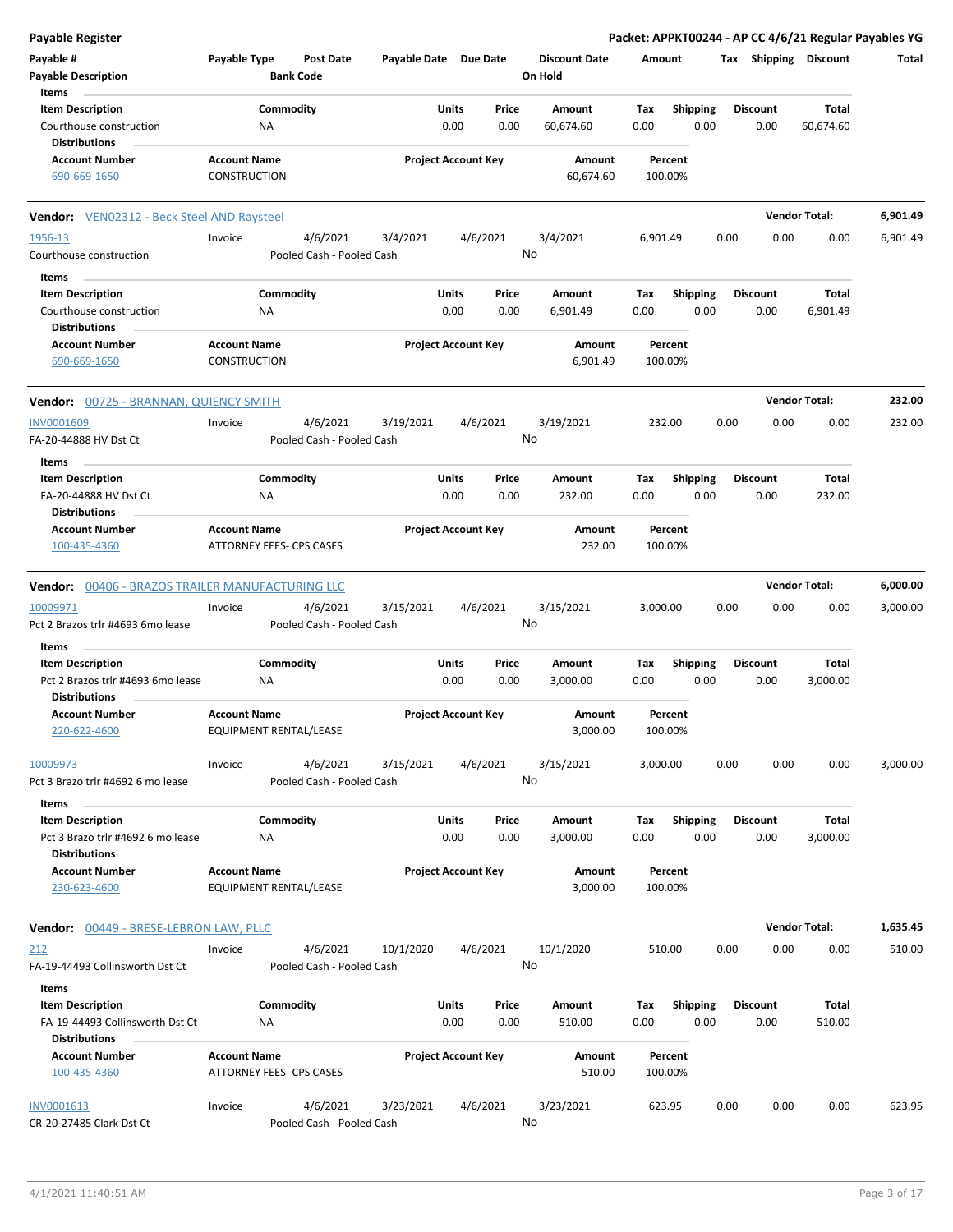| Payable Register                                                                     |                                                       |                                       |                       |                            |               |                                 |                    |                         |      |                         | Packet: APPKT00244 - AP CC 4/6/21 Regular Payables YG |        |
|--------------------------------------------------------------------------------------|-------------------------------------------------------|---------------------------------------|-----------------------|----------------------------|---------------|---------------------------------|--------------------|-------------------------|------|-------------------------|-------------------------------------------------------|--------|
| Payable #<br><b>Payable Description</b>                                              | Payable Type                                          | Post Date<br><b>Bank Code</b>         | Payable Date Due Date |                            |               | <b>Discount Date</b><br>On Hold | Amount             |                         |      | Tax Shipping Discount   |                                                       | Total  |
| Items<br><b>Item Description</b><br>CR-20-27485 Clark Dst Ct<br><b>Distributions</b> | ΝA                                                    | Commodity                             |                       | Units<br>0.00              | Price<br>0.00 | Amount<br>623.95                | Tax<br>0.00        | <b>Shipping</b><br>0.00 |      | <b>Discount</b><br>0.00 | Total<br>623.95                                       |        |
| <b>Account Number</b><br>100-435-4370                                                | <b>Account Name</b><br><b>ATTORNEY FEES</b>           |                                       |                       | <b>Project Account Key</b> |               | Amount<br>623.95                | Percent<br>100.00% |                         |      |                         |                                                       |        |
| INV0001614<br>CR-21-27937 Simpson Dst Ct                                             | Invoice                                               | 4/6/2021<br>Pooled Cash - Pooled Cash | 3/23/2021             | 4/6/2021                   | No            | 3/23/2021                       | 501.50             |                         | 0.00 | 0.00                    | 0.00                                                  | 501.50 |
| Items                                                                                |                                                       |                                       |                       | Units                      | Price         | Amount                          |                    |                         |      | <b>Discount</b>         | Total                                                 |        |
| <b>Item Description</b><br>CR-21-27937 Simpson Dst Ct<br><b>Distributions</b>        | ΝA                                                    | Commodity                             |                       | 0.00                       | 0.00          | 501.50                          | Tax<br>0.00        | <b>Shipping</b><br>0.00 |      | 0.00                    | 501.50                                                |        |
| <b>Account Number</b><br>100-435-4370                                                | <b>Account Name</b><br><b>ATTORNEY FEES</b>           |                                       |                       | <b>Project Account Key</b> |               | Amount<br>501.50                | Percent<br>100.00% |                         |      |                         |                                                       |        |
| <b>Vendor: 00592 - CITY AUTO PARTS</b>                                               |                                                       |                                       |                       |                            |               |                                 |                    |                         |      |                         | <b>Vendor Total:</b>                                  | 755.23 |
| 278637<br>Pct 2 R&M Parts                                                            | Invoice                                               | 4/6/2021<br>Pooled Cash - Pooled Cash | 2/27/2021             | 4/6/2021                   | No            | 2/27/2021                       | 44.98              |                         | 0.00 | 0.00                    | 0.00                                                  | 44.98  |
| Items<br><b>Item Description</b><br>Pct 2 R&M Parts -relay<br><b>Distributions</b>   | ΝA                                                    | Commodity                             |                       | Units<br>0.00              | Price<br>0.00 | Amount<br>44.98                 | Tax<br>0.00        | <b>Shipping</b><br>0.00 |      | <b>Discount</b><br>0.00 | Total<br>44.98                                        |        |
| <b>Account Number</b><br>220-622-4580                                                | <b>Account Name</b><br><b>R&amp;M MACHINERY PARTS</b> |                                       |                       | <b>Project Account Key</b> |               | Amount<br>44.98                 | Percent<br>100.00% |                         |      |                         |                                                       |        |
| <u>278839</u><br>Pct 2 R&M Parts                                                     | Invoice                                               | 4/6/2021<br>Pooled Cash - Pooled Cash | 3/4/2021              | 4/6/2021                   | No            | 3/4/2021                        | 12.99              |                         | 0.00 | 0.00                    | 0.00                                                  | 12.99  |
| Items                                                                                |                                                       |                                       |                       |                            |               |                                 |                    |                         |      |                         |                                                       |        |
| <b>Item Description</b><br>Pct 2 R&M Parts<br><b>Distributions</b>                   | ΝA                                                    | Commodity                             |                       | Units<br>0.00              | Price<br>0.00 | Amount<br>12.99                 | Tax<br>0.00        | <b>Shipping</b><br>0.00 |      | <b>Discount</b><br>0.00 | Total<br>12.99                                        |        |
| <b>Account Number</b><br>220-622-4580                                                | <b>Account Name</b><br><b>R&amp;M MACHINERY PARTS</b> |                                       |                       | <b>Project Account Key</b> |               | Amount<br>12.99                 | Percent<br>100.00% |                         |      |                         |                                                       |        |
| 279255<br>Pct 2 shop supply-bungees                                                  | Invoice                                               | 4/6/2021<br>Pooled Cash - Pooled Cash | 3/11/2021             | 4/6/2021                   | No            | 3/11/2021                       |                    | 3.19                    | 0.00 | 0.00                    | 0.00                                                  | 3.19   |
| Items<br><b>Item Description</b><br>Pct 2 shop supply-bungees                        | <b>NA</b>                                             | Commodity                             |                       | Units<br>0.00              | Price<br>0.00 | Amount<br>3.19                  | Tax<br>0.00        | <b>Shipping</b><br>0.00 |      | <b>Discount</b><br>0.00 | Total<br>3.19                                         |        |
| <b>Distributions</b><br><b>Account Number</b><br>220-622-3400                        | <b>Account Name</b><br><b>SHOP SUPPLIES</b>           |                                       |                       | <b>Project Account Key</b> |               | Amount<br>3.19                  | Percent<br>100.00% |                         |      |                         |                                                       |        |
| 279578<br>Pct 2 R&M Parts-clearance light                                            | Invoice                                               | 4/6/2021<br>Pooled Cash - Pooled Cash | 3/17/2021             | 4/6/2021                   | No            | 3/17/2021                       |                    | 2.86                    | 0.00 | 0.00                    | 0.00                                                  | 2.86   |
| Items                                                                                |                                                       |                                       |                       |                            |               |                                 |                    |                         |      |                         |                                                       |        |
| <b>Item Description</b><br>Pct 2 R&M Parts-clearance light<br><b>Distributions</b>   | NA                                                    | Commodity                             |                       | Units<br>0.00              | Price<br>0.00 | Amount<br>2.86                  | Tax<br>0.00        | <b>Shipping</b><br>0.00 |      | <b>Discount</b><br>0.00 | Total<br>2.86                                         |        |
| <b>Account Number</b><br>220-622-4580                                                | <b>Account Name</b><br><b>R&amp;M MACHINERY PARTS</b> |                                       |                       | <b>Project Account Key</b> |               | Amount<br>2.86                  | Percent<br>100.00% |                         |      |                         |                                                       |        |
| 279652<br>Pct 2 R&M Parts                                                            | Invoice                                               | 4/6/2021<br>Pooled Cash - Pooled Cash | 3/18/2021             | 4/6/2021                   |               | 3/18/2021<br>No                 | 480.71             |                         | 0.00 | 0.00                    | 0.00                                                  | 480.71 |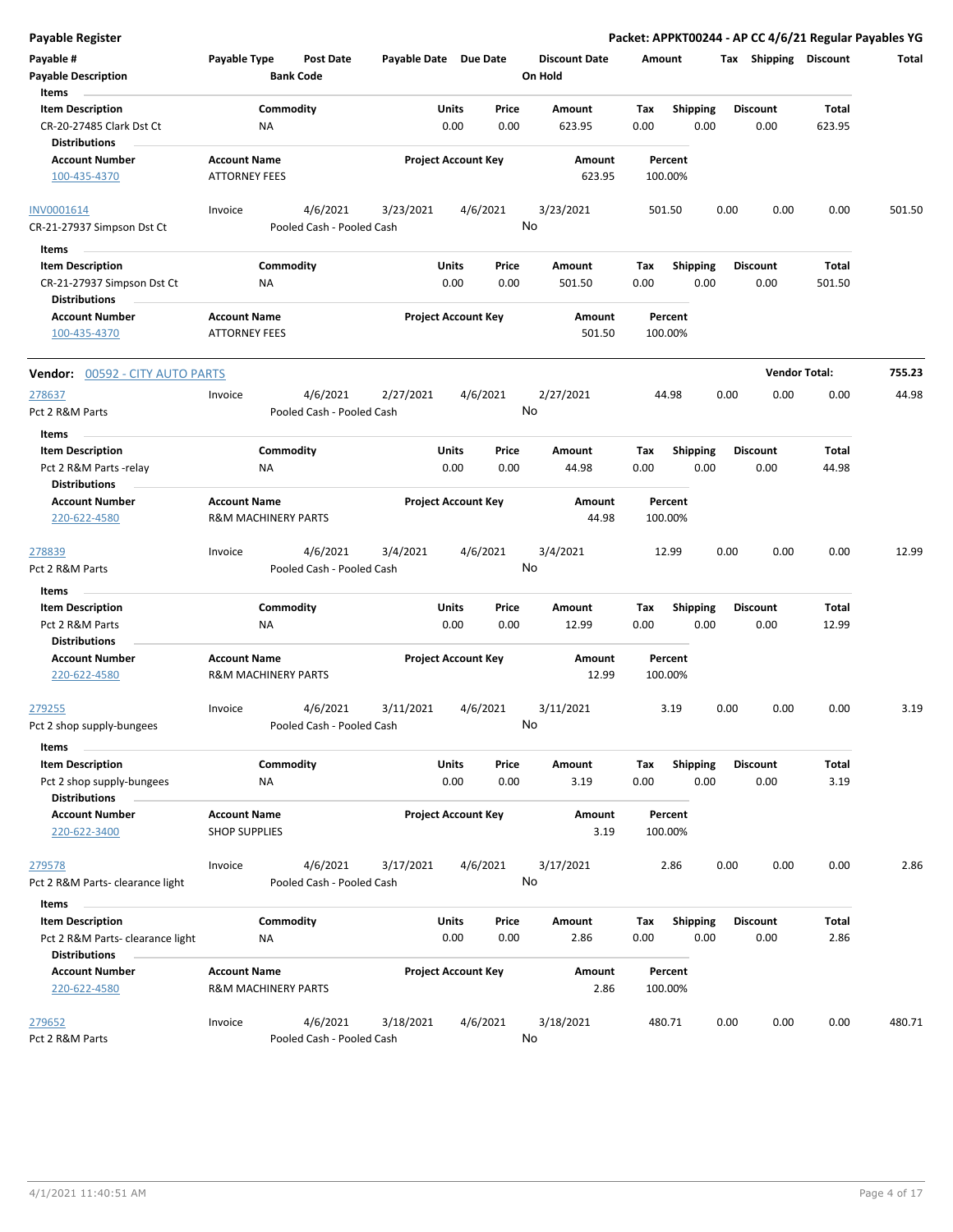| <b>Payable Register</b>                                                |                                                       |                                      |                       |                            |       |                                 |           |                 |      |                 |                       | Packet: APPKT00244 - AP CC 4/6/21 Regular Payables YG |
|------------------------------------------------------------------------|-------------------------------------------------------|--------------------------------------|-----------------------|----------------------------|-------|---------------------------------|-----------|-----------------|------|-----------------|-----------------------|-------------------------------------------------------|
| Payable #<br><b>Payable Description</b>                                | Payable Type                                          | <b>Post Date</b><br><b>Bank Code</b> | Payable Date Due Date |                            |       | <b>Discount Date</b><br>On Hold | Amount    |                 |      |                 | Tax Shipping Discount | Total                                                 |
| Items<br><b>Item Description</b>                                       |                                                       | Commodity                            |                       | Units                      | Price | Amount                          | Tax       | Shipping        |      | <b>Discount</b> | Total                 |                                                       |
| Pct 2 R&M Parts-air filter/batteries<br><b>Distributions</b>           | NA                                                    |                                      |                       | 0.00                       | 0.00  | 480.71                          | 0.00      | 0.00            |      | 0.00            | 480.71                |                                                       |
| <b>Account Number</b><br>220-622-4580                                  | <b>Account Name</b><br><b>R&amp;M MACHINERY PARTS</b> |                                      |                       | <b>Project Account Key</b> |       | Amount<br>480.71                | 100.00%   | Percent         |      |                 |                       |                                                       |
|                                                                        |                                                       |                                      |                       |                            |       |                                 |           |                 |      |                 |                       |                                                       |
| 279692                                                                 | Invoice                                               | 4/6/2021                             | 3/18/2021             | 4/6/2021                   |       | 3/18/2021                       |           | 2.20            | 0.00 | 0.00            | 0.00                  | 2.20                                                  |
| Pct 2 R&M Parts-bolts                                                  |                                                       | Pooled Cash - Pooled Cash            |                       |                            |       | No                              |           |                 |      |                 |                       |                                                       |
| Items                                                                  |                                                       |                                      |                       |                            |       |                                 |           |                 |      |                 |                       |                                                       |
| <b>Item Description</b>                                                |                                                       | Commodity                            |                       | Units                      | Price | Amount                          | Tax       | <b>Shipping</b> |      | <b>Discount</b> | Total                 |                                                       |
| Pct 2 R&M Parts-bolts                                                  | ΝA                                                    |                                      |                       | 0.00                       | 0.00  | 2.20                            | 0.00      | 0.00            |      | 0.00            | 2.20                  |                                                       |
| <b>Distributions</b>                                                   |                                                       |                                      |                       |                            |       |                                 |           |                 |      |                 |                       |                                                       |
| <b>Account Number</b><br>220-622-4580                                  | <b>Account Name</b><br>R&M MACHINERY PARTS            |                                      |                       | <b>Project Account Key</b> |       | Amount<br>2.20                  | 100.00%   | Percent         |      |                 |                       |                                                       |
| 279722                                                                 | Invoice                                               | 4/6/2021                             | 3/19/2021             | 4/6/2021                   |       | 3/19/2021                       | 208.30    |                 | 0.00 | 0.00            | 0.00                  | 208.30                                                |
| Pct 2 R&M Parts-fuel filters                                           |                                                       | Pooled Cash - Pooled Cash            |                       |                            |       | No                              |           |                 |      |                 |                       |                                                       |
| Items                                                                  |                                                       |                                      |                       |                            |       |                                 |           |                 |      |                 |                       |                                                       |
| <b>Item Description</b>                                                |                                                       | Commodity                            |                       | Units                      | Price | Amount                          | Tax       | <b>Shipping</b> |      | <b>Discount</b> | Total                 |                                                       |
| Pct 2 R&M Parts-fuel filters<br>Distributions                          | ΝA                                                    |                                      |                       | 0.00                       | 0.00  | 208.30                          | 0.00      | 0.00            |      | 0.00            | 208.30                |                                                       |
| <b>Account Number</b>                                                  | <b>Account Name</b>                                   |                                      |                       | <b>Project Account Key</b> |       | Amount                          |           | Percent         |      |                 |                       |                                                       |
| 220-622-4580                                                           | <b>R&amp;M MACHINERY PARTS</b>                        |                                      |                       |                            |       | 208.30                          | 100.00%   |                 |      |                 |                       |                                                       |
|                                                                        |                                                       |                                      |                       |                            |       |                                 |           |                 |      |                 |                       |                                                       |
| <b>Vendor: 00357 - DATA PRESERVATION, LLC</b>                          |                                                       |                                      |                       |                            |       |                                 |           |                 |      |                 | <b>Vendor Total:</b>  | 20,956.00                                             |
| 3683                                                                   | Invoice                                               | 4/6/2021                             | 1/31/2021             | 4/6/2021                   |       | 1/31/2021                       | 4,288.00  |                 | 0.00 | 0.00            | 0.00                  | 4,288.00                                              |
| Jan 2021 Land & Vital                                                  |                                                       | Pooled Cash - Pooled Cash            |                       |                            |       | No                              |           |                 |      |                 |                       |                                                       |
| Items                                                                  |                                                       |                                      |                       |                            |       |                                 |           |                 |      |                 |                       |                                                       |
| <b>Item Description</b>                                                |                                                       | Commodity                            |                       | Units                      | Price | Amount                          | Tax       | <b>Shipping</b> |      | <b>Discount</b> | Total                 |                                                       |
| Jan 2021 Land & Vital<br><b>Distributions</b>                          | NA                                                    |                                      |                       | 0.00                       | 0.00  | 4,288.00                        | 0.00      | 0.00            |      | 0.00            | 4,288.00              |                                                       |
| <b>Account Number</b>                                                  | <b>Account Name</b>                                   |                                      |                       | <b>Project Account Key</b> |       | Amount                          |           | Percent         |      |                 |                       |                                                       |
| 121-402-3120                                                           | <b>IMAGING SYSTEM</b>                                 |                                      |                       |                            |       | 4,288.00                        | 100.00%   |                 |      |                 |                       |                                                       |
| 3699                                                                   | Invoice                                               | 4/6/2021                             | 1/31/2021             | 4/6/2021                   |       | 1/31/2021                       | 12,380.00 |                 | 0.00 | 0.00            | 0.00                  | 12,380.00                                             |
| Comm. Ct minutes Vol A/B/elections Vol 1928- Pooled Cash - Pooled Cash |                                                       |                                      |                       |                            |       | No.                             |           |                 |      |                 |                       |                                                       |
| Items                                                                  |                                                       |                                      |                       |                            |       |                                 |           |                 |      |                 |                       |                                                       |
| <b>Item Description</b>                                                |                                                       | Commodity                            |                       | <b>Units</b>               | Price | Amount                          | Tax       | <b>Shipping</b> |      | <b>Discount</b> | Total                 |                                                       |
| Comm. Ct minutes Vol A/B/elections Vol 1 NA<br><b>Distributions</b>    |                                                       |                                      |                       | 0.00                       | 0.00  | 12,380.00                       | 0.00      | 0.00            |      | 0.00            | 12,380.00             |                                                       |
| <b>Account Number</b>                                                  | <b>Account Name</b>                                   |                                      |                       | <b>Project Account Key</b> |       | Amount                          |           | Percent         |      |                 |                       |                                                       |
| 127-403-4370                                                           | DIGITAL IMAGING                                       |                                      |                       |                            |       | 12,380.00                       | 100.00%   |                 |      |                 |                       |                                                       |
| 3728                                                                   | Invoice                                               | 4/6/2021                             | 2/28/2021             | 4/6/2021                   |       | 2/28/2021                       | 4,288.00  |                 | 0.00 | 0.00            | 0.00                  | 4,288.00                                              |
| Feb 2021 Land & Vital                                                  |                                                       | Pooled Cash - Pooled Cash            |                       |                            |       | No                              |           |                 |      |                 |                       |                                                       |
| Items                                                                  |                                                       |                                      |                       |                            |       |                                 |           |                 |      |                 |                       |                                                       |
| <b>Item Description</b>                                                |                                                       | Commodity                            |                       | Units                      | Price | Amount                          | Tax       | Shipping        |      | <b>Discount</b> | Total                 |                                                       |
| Feb 2021 Land & Vital                                                  | NA                                                    |                                      |                       | 0.00                       | 0.00  | 4,288.00                        | 0.00      | 0.00            |      | 0.00            | 4,288.00              |                                                       |
| <b>Distributions</b>                                                   |                                                       |                                      |                       |                            |       |                                 |           |                 |      |                 |                       |                                                       |
| <b>Account Number</b>                                                  | <b>Account Name</b>                                   |                                      |                       | <b>Project Account Key</b> |       | Amount                          |           | Percent         |      |                 |                       |                                                       |
| 121-402-3120                                                           | <b>IMAGING SYSTEM</b>                                 |                                      |                       |                            |       | 4,288.00                        | 100.00%   |                 |      |                 |                       |                                                       |
| <b>Vendor: 00411 - DAVIS FLEET PARTS</b>                               |                                                       |                                      |                       |                            |       |                                 |           |                 |      |                 | <b>Vendor Total:</b>  | 256.60                                                |
|                                                                        |                                                       | 4/6/2021                             | 3/4/2021              | 4/6/2021                   |       | 3/4/2021                        |           |                 |      |                 |                       |                                                       |
| 724971<br>#FANNIN#4 Pete LED tail light                                | Invoice                                               | Pooled Cash - Pooled Cash            |                       |                            |       | No                              | 173.20    |                 | 0.00 | 0.00            | 0.00                  | 173.20                                                |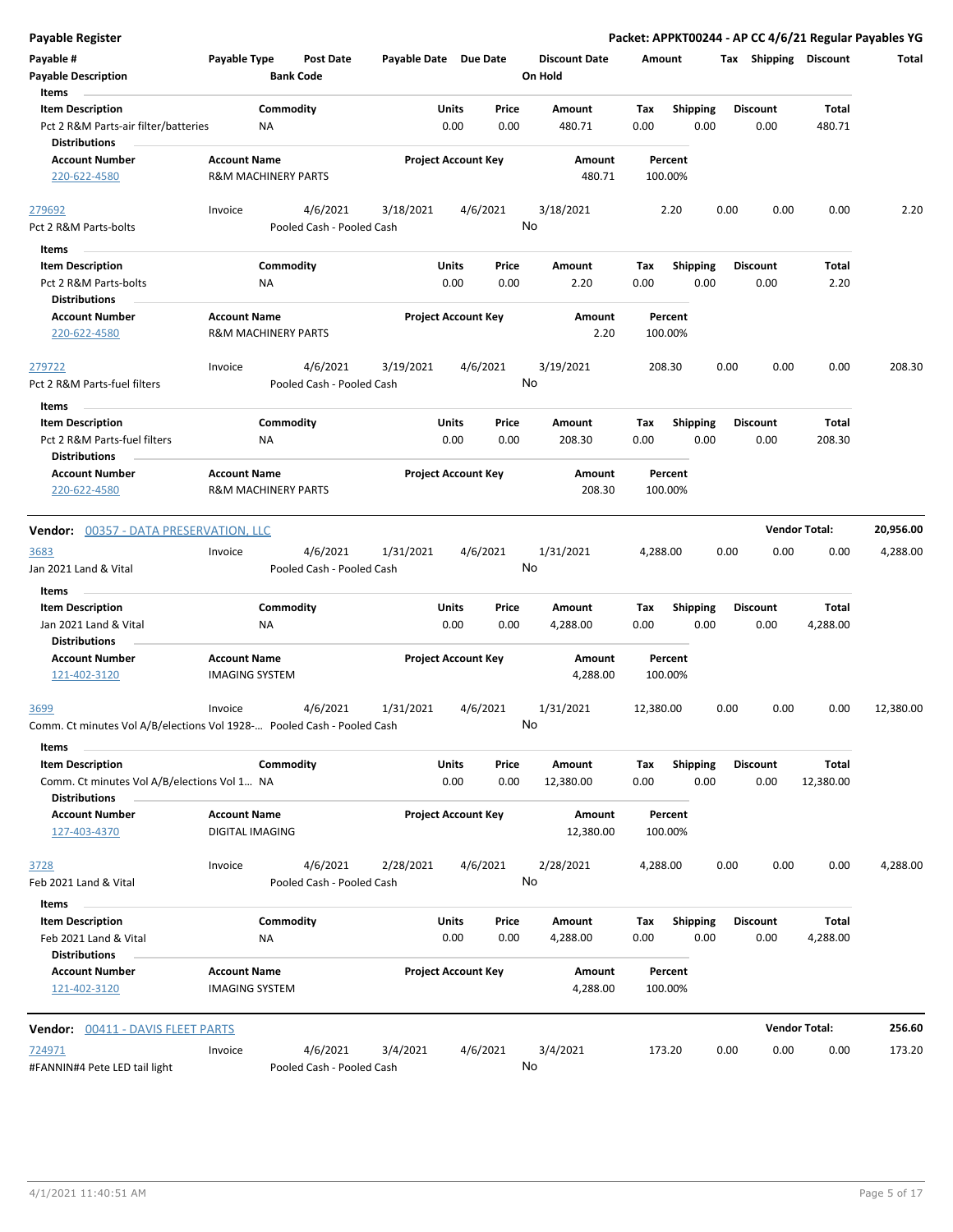| <b>Payable Register</b>                                                          |                                |                                       |                       |                            |                      |             |                         |                         | Packet: APPKT00244 - AP CC 4/6/21 Regular Payables YG |          |
|----------------------------------------------------------------------------------|--------------------------------|---------------------------------------|-----------------------|----------------------------|----------------------|-------------|-------------------------|-------------------------|-------------------------------------------------------|----------|
| Payable #                                                                        | Payable Type                   | <b>Post Date</b>                      | Payable Date Due Date |                            | <b>Discount Date</b> | Amount      |                         | Tax Shipping Discount   |                                                       | Total    |
| <b>Payable Description</b>                                                       | <b>Bank Code</b>               |                                       |                       |                            | On Hold              |             |                         |                         |                                                       |          |
| Items                                                                            |                                |                                       |                       |                            |                      |             |                         |                         |                                                       |          |
| <b>Item Description</b>                                                          | Commodity                      |                                       | Units                 | Price                      | Amount               | Tax         | <b>Shipping</b>         | <b>Discount</b>         | Total                                                 |          |
| #FANNIN#4 Pete LED tail light<br><b>Distributions</b>                            | ΝA                             |                                       |                       | 0.00<br>0.00               | 173.20               | 0.00        | 0.00                    | 0.00                    | 173.20                                                |          |
| <b>Account Number</b>                                                            | <b>Account Name</b>            |                                       |                       | <b>Project Account Key</b> | Amount               |             | Percent                 |                         |                                                       |          |
| 240-624-4580                                                                     | <b>R&amp;M MACHINERY PARTS</b> |                                       |                       |                            | 173.20               | 100.00%     |                         |                         |                                                       |          |
| 726669<br>#FANNIN#4 clutch solenoid kit                                          | Invoice                        | 4/6/2021<br>Pooled Cash - Pooled Cash | 3/31/2021             | 4/6/2021                   | 3/31/2021<br>No      |             | 83.40                   | 0.00<br>0.00            | 0.00                                                  | 83.40    |
|                                                                                  |                                |                                       |                       |                            |                      |             |                         |                         |                                                       |          |
| Items                                                                            |                                |                                       | Units                 |                            |                      |             |                         |                         |                                                       |          |
| <b>Item Description</b><br>#FANNIN#4 clutch solenoid kit<br><b>Distributions</b> | Commodity<br>Goods             |                                       |                       | Price<br>1.00<br>83.40     | Amount<br>83.40      | Tax<br>0.00 | <b>Shipping</b><br>0.00 | <b>Discount</b><br>0.00 | Total<br>83.40                                        |          |
| <b>Account Number</b>                                                            | <b>Account Name</b>            |                                       |                       | <b>Project Account Key</b> | Amount               |             | Percent                 |                         |                                                       |          |
| 240-624-4580                                                                     | <b>R&amp;M MACHINERY PARTS</b> |                                       |                       |                            | 83.40                | 100.00%     |                         |                         |                                                       |          |
| Vendor: 00009 - DOUBLE D TRUCK REPAIR                                            |                                |                                       |                       |                            |                      |             |                         |                         | <b>Vendor Total:</b>                                  | 5,200.35 |
| 11779                                                                            | Invoice                        | 4/6/2021                              | 3/24/2021             | 4/6/2021                   | 3/24/2021            | 5,200.35    |                         | 0.00<br>0.00            | 0.00                                                  | 5,200.35 |
| Pct 2 99 Volvo repair                                                            |                                | Pooled Cash - Pooled Cash             |                       |                            | No                   |             |                         |                         |                                                       |          |
| Items                                                                            | Commodity                      |                                       | Units                 | Price                      | Amount               | Tax         | <b>Shipping</b>         | <b>Discount</b>         | Total                                                 |          |
| <b>Item Description</b><br>Pct 2 99 Volvo repair<br><b>Distributions</b>         | NA                             |                                       |                       | 0.00<br>0.00               | 5,200.35             | 0.00        | 0.00                    | 0.00                    | 5,200.35                                              |          |
| <b>Account Number</b>                                                            | <b>Account Name</b>            |                                       |                       | <b>Project Account Key</b> | Amount               |             | Percent                 |                         |                                                       |          |
| 220-622-4580                                                                     | <b>R&amp;M MACHINERY PARTS</b> |                                       |                       |                            | 5,200.35             | 100.00%     |                         |                         |                                                       |          |
| Vendor: 00732 - DRAKE, ROY V.                                                    |                                |                                       |                       |                            |                      |             |                         |                         | <b>Vendor Total:</b>                                  | 125.00   |
| INV0001617                                                                       | Invoice                        | 4/6/2021                              | 3/26/2021             | 4/6/2021                   | 3/26/2021            | 125.00      |                         | 0.00<br>0.00            | 0.00                                                  | 125.00   |
| Sheriff Office eval-A. Hill                                                      |                                | Pooled Cash - Pooled Cash             |                       |                            | No                   |             |                         |                         |                                                       |          |
| Items                                                                            |                                |                                       |                       |                            |                      |             |                         |                         |                                                       |          |
| <b>Item Description</b>                                                          | Commodity                      |                                       | Units                 | Price                      | Amount               | Tax         | <b>Shipping</b>         | <b>Discount</b>         | Total                                                 |          |
| Sheriff Office eval-A. Hill                                                      | NA                             |                                       |                       | 0.00<br>0.00               | 125.00               | 0.00        | 0.00                    | 0.00                    | 125.00                                                |          |
| <b>Distributions</b>                                                             |                                |                                       |                       |                            |                      |             |                         |                         |                                                       |          |
| <b>Account Number</b>                                                            | <b>Account Name</b>            |                                       |                       | <b>Project Account Key</b> | Amount               |             | Percent                 |                         |                                                       |          |
| 100-560-2500                                                                     | <b>EMPLOYEE PHYSICALS</b>      |                                       |                       |                            | 125.00               | 100.00%     |                         |                         |                                                       |          |
| Vendor: 00438 - EVANS, MICHAEL S.                                                |                                |                                       |                       |                            |                      |             |                         |                         | <b>Vendor Total:</b>                                  | 276.25   |
| INV0001637                                                                       | Invoice                        | 4/6/2021                              | 3/30/2021             | 4/6/2021                   | 3/30/2021            | 276.25      |                         | 0.00<br>0.00            | 0.00                                                  | 276.25   |
| G-2017-314 Gee Co Ct@Law                                                         |                                | Pooled Cash - Pooled Cash             |                       |                            | No                   |             |                         |                         |                                                       |          |
| Items<br><b>Item Description</b>                                                 | Commodity                      |                                       | Units                 | Price                      | Amount               | Tax         | <b>Shipping</b>         | <b>Discount</b>         | Total                                                 |          |
| G-2017-314 Gee Co Ct@Law<br><b>Distributions</b>                                 | ΝA                             |                                       |                       | 0.00<br>0.00               | 276.25               | 0.00        | 0.00                    | 0.00                    | 276.25                                                |          |
| <b>Account Number</b>                                                            | <b>Account Name</b>            |                                       |                       | <b>Project Account Key</b> | Amount               |             | Percent                 |                         |                                                       |          |
| 100-410-4240                                                                     | <b>INDIGENT ATTORNEY FEES</b>  |                                       |                       |                            | 276.25               | 100.00%     |                         |                         |                                                       |          |
| Vendor: 00148 - FEDEX                                                            |                                |                                       |                       |                            |                      |             |                         |                         | <b>Vendor Total:</b>                                  | 58.19    |
| 7-317-26279                                                                      | Invoice                        | 4/6/2021                              | 3/25/2021             | 4/6/2021                   | 3/25/2021            |             | 58.19                   | 0.00<br>0.00            | 0.00                                                  | 58.19    |
| Sheriff postage                                                                  |                                | Pooled Cash - Pooled Cash             |                       |                            | No                   |             |                         |                         |                                                       |          |
| Items                                                                            |                                |                                       |                       |                            |                      |             |                         |                         |                                                       |          |
| <b>Item Description</b>                                                          | Commodity                      |                                       | Units                 | Price                      | Amount               | Tax         | <b>Shipping</b>         | <b>Discount</b>         | Total                                                 |          |
| Sheriff postage                                                                  | NA                             |                                       |                       | 0.00<br>0.00               | 58.19                | 0.00        | 0.00                    | 0.00                    | 58.19                                                 |          |
| <b>Distributions</b>                                                             |                                |                                       |                       |                            |                      |             |                         |                         |                                                       |          |
| <b>Account Number</b><br>100-560-3110                                            | <b>Account Name</b><br>POSTAGE |                                       |                       | <b>Project Account Key</b> | Amount<br>58.19      | 100.00%     | Percent                 |                         |                                                       |          |

**Vendor:** 00512 - GAYLON P. RIDDELS LAW FIRM, PC **Vendor Total: 5,587.90**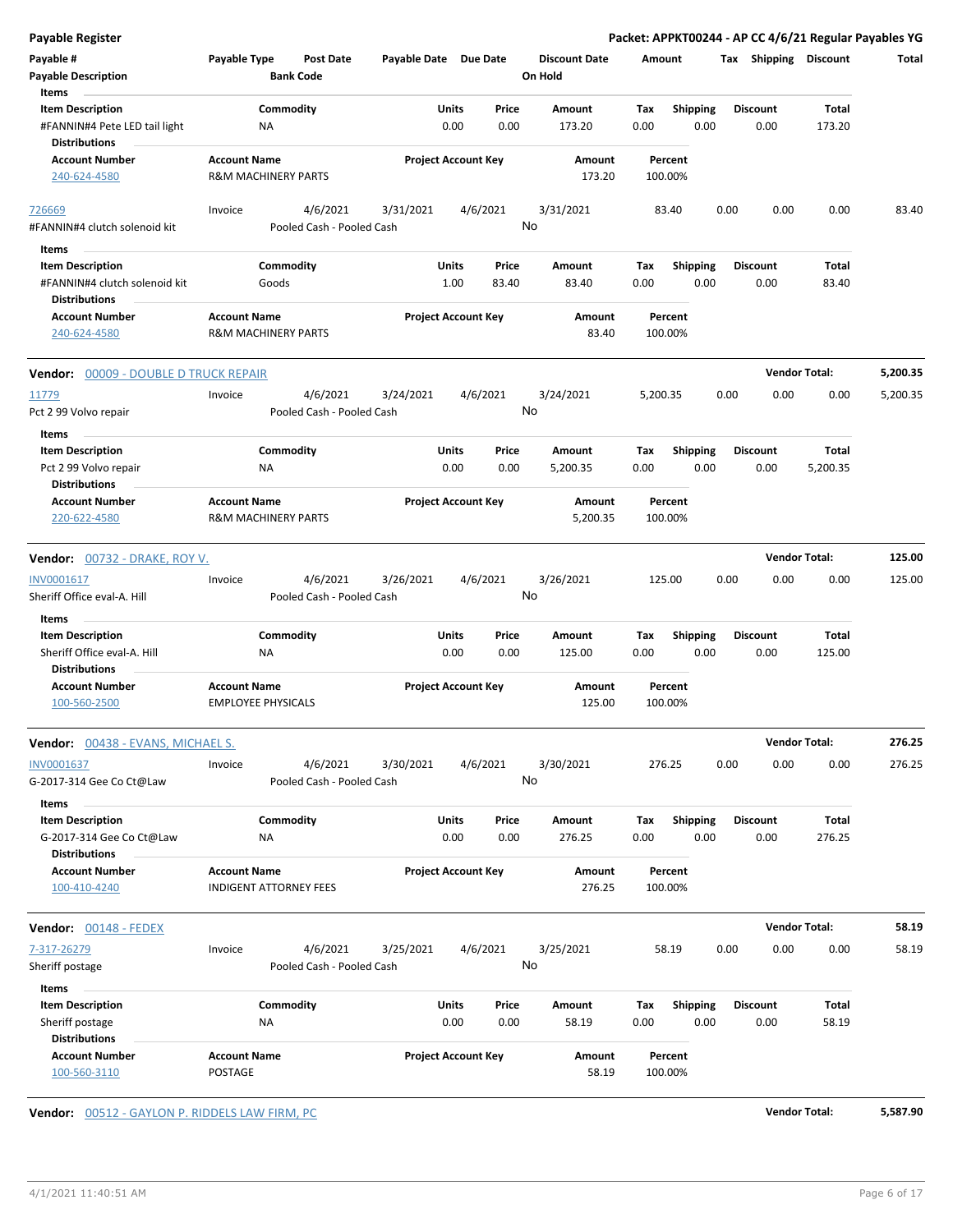| Payable Register                                           |                                             |                  |                                       |                       |                            |                                 |             |                         |      |                         |                      | Packet: APPKT00244 - AP CC 4/6/21 Regular Payables YG |
|------------------------------------------------------------|---------------------------------------------|------------------|---------------------------------------|-----------------------|----------------------------|---------------------------------|-------------|-------------------------|------|-------------------------|----------------------|-------------------------------------------------------|
| Payable #<br><b>Payable Description</b>                    | Payable Type                                | <b>Bank Code</b> | Post Date                             | Payable Date Due Date |                            | <b>Discount Date</b><br>On Hold |             | Amount                  |      | Tax Shipping Discount   |                      | Total                                                 |
| <b>INV0001608</b><br>CR-17-26342 Shaw Dst Ct               | Invoice                                     |                  | 4/6/2021<br>Pooled Cash - Pooled Cash | 3/23/2021             | 4/6/2021                   | 3/23/2021<br>No                 |             | 1,900.00                | 0.00 | 0.00                    | 0.00                 | 1,900.00                                              |
|                                                            |                                             |                  |                                       |                       |                            |                                 |             |                         |      |                         |                      |                                                       |
| Items                                                      |                                             |                  |                                       |                       |                            |                                 |             |                         |      |                         |                      |                                                       |
| <b>Item Description</b><br>CR-17-26342 Shaw Dst Ct         |                                             | Commodity<br>ΝA  |                                       | Units                 | Price<br>0.00<br>0.00      | Amount<br>1,900.00              | Tax<br>0.00 | <b>Shipping</b><br>0.00 |      | <b>Discount</b><br>0.00 | Total<br>1,900.00    |                                                       |
| <b>Distributions</b>                                       |                                             |                  |                                       |                       |                            |                                 |             |                         |      |                         |                      |                                                       |
| <b>Account Number</b><br>100-435-4370                      | <b>Account Name</b><br><b>ATTORNEY FEES</b> |                  |                                       |                       | <b>Project Account Key</b> | Amount<br>1,900.00              |             | Percent<br>100.00%      |      |                         |                      |                                                       |
| INV0001615                                                 | Invoice                                     |                  | 4/6/2021                              | 3/23/2021             | 4/6/2021                   | 3/23/2021                       |             | 3,539.70                | 0.00 | 0.00                    | 0.00                 | 3,539.70                                              |
| CR-19-26985 Dawson Dst Ct                                  |                                             |                  | Pooled Cash - Pooled Cash             |                       |                            | No                              |             |                         |      |                         |                      |                                                       |
| Items                                                      |                                             |                  |                                       |                       |                            |                                 |             |                         |      |                         |                      |                                                       |
| <b>Item Description</b>                                    |                                             | Commodity        |                                       | Units                 | Price                      | Amount                          | Tax         | <b>Shipping</b>         |      | <b>Discount</b>         | Total                |                                                       |
| CR-19-26985 Dawson Dst Ct<br><b>Distributions</b>          |                                             | NA               |                                       |                       | 0.00<br>0.00               | 3,539.70                        | 0.00        | 0.00                    |      | 0.00                    | 3,539.70             |                                                       |
| <b>Account Number</b><br>100-435-4370                      | <b>Account Name</b><br><b>ATTORNEY FEES</b> |                  |                                       |                       | <b>Project Account Key</b> | Amount<br>3,539.70              |             | Percent<br>100.00%      |      |                         |                      |                                                       |
|                                                            |                                             |                  |                                       |                       |                            |                                 |             |                         |      |                         |                      |                                                       |
| INV0001616<br>CR-19-26985 Dawson Dst Ct                    | Invoice                                     |                  | 4/6/2021<br>Pooled Cash - Pooled Cash | 3/23/2021             | 4/6/2021                   | 3/23/2021<br>No                 |             | 148.20                  | 0.00 | 0.00                    | 0.00                 | 148.20                                                |
| Items                                                      |                                             |                  |                                       |                       |                            |                                 |             |                         |      |                         |                      |                                                       |
| <b>Item Description</b><br>CR-19-26985 Dawson Dst Ct       |                                             | Commodity<br>ΝA  |                                       | Units                 | Price<br>0.00<br>0.00      | Amount<br>148.20                | Tax<br>0.00 | <b>Shipping</b><br>0.00 |      | <b>Discount</b><br>0.00 | Total<br>148.20      |                                                       |
| <b>Distributions</b><br><b>Account Number</b>              | <b>Account Name</b>                         |                  |                                       |                       | <b>Project Account Key</b> | Amount                          |             | Percent                 |      |                         |                      |                                                       |
| 100-435-4370                                               | <b>ATTORNEY FEES</b>                        |                  |                                       |                       |                            | 148.20                          |             | 100.00%                 |      |                         |                      |                                                       |
| <b>Vendor:</b> 00464 - GREENVILLE STEEL LTD                |                                             |                  |                                       |                       |                            |                                 |             |                         |      |                         | <b>Vendor Total:</b> | 1,009.00                                              |
| 4580856                                                    | Invoice                                     |                  | 4/6/2021                              | 3/25/2021             | 4/6/2021                   | 3/25/2021                       |             | 1,009.00                | 0.00 | 0.00                    | 0.00                 | 1,009.00                                              |
| Pct 2 pipe/dome cap                                        |                                             |                  | Pooled Cash - Pooled Cash             |                       |                            | No                              |             |                         |      |                         |                      |                                                       |
| Items<br><b>Item Description</b>                           |                                             | Commodity        |                                       | Units                 | Price                      | Amount                          | Tax         | <b>Shipping</b>         |      | <b>Discount</b>         | Total                |                                                       |
| Pct 2 pipe/dome cap                                        |                                             | ΝA               |                                       |                       | 0.00<br>0.00               | 1,009.00                        | 0.00        | 0.00                    |      | 0.00                    | 1,009.00             |                                                       |
| <b>Distributions</b>                                       |                                             |                  |                                       |                       |                            |                                 |             |                         |      |                         |                      |                                                       |
| <b>Account Number</b><br>220-622-3430                      | <b>Account Name</b>                         |                  | R&B MAT. HARDWARE & LUMBER            |                       | <b>Project Account Key</b> | Amount<br>1,009.00              |             | Percent<br>100.00%      |      |                         |                      |                                                       |
| <b>Vendor:</b> 00541 - KIRBY, SHELLY                       |                                             |                  |                                       |                       |                            |                                 |             |                         |      |                         | <b>Vendor Total:</b> | 120.00                                                |
| 069467<br>3/24/21 Windom mowing/trim/sprayed               | Invoice                                     |                  | 4/6/2021<br>Pooled Cash - Pooled Cash | 3/24/2021             | 4/6/2021                   | 3/24/2021<br>No                 |             | 120.00                  | 0.00 | 0.00                    | 0.00                 | 120.00                                                |
| Items                                                      |                                             |                  |                                       |                       |                            |                                 |             |                         |      |                         |                      |                                                       |
| <b>Item Description</b>                                    |                                             | Commodity        |                                       | Units                 | Price                      | Amount                          | Tax         | <b>Shipping</b>         |      | Discount                | Total                |                                                       |
| 3/24/21 Windom mowing/trim/sprayed<br><b>Distributions</b> |                                             | <b>NA</b>        |                                       |                       | 0.00<br>0.00               | 120.00                          | 0.00        | 0.00                    |      | 0.00                    | 120.00               |                                                       |
| <b>Account Number</b>                                      | <b>Account Name</b>                         |                  |                                       |                       | <b>Project Account Key</b> | Amount                          |             | Percent                 |      |                         |                      |                                                       |
| 100-515-4502                                               |                                             | LAWN MAINTENANCE |                                       |                       |                            | 120.00                          |             | 100.00%                 |      |                         |                      |                                                       |
| <b>Vendor:</b> 00444 - KONICA MINOLTA PREMIER FINANCE      |                                             |                  |                                       |                       |                            |                                 |             |                         |      |                         | <b>Vendor Total:</b> | 114.68                                                |
| 71943745                                                   | Invoice                                     |                  | 4/6/2021                              | 3/25/2021             | 4/6/2021                   | 3/25/2021                       |             | 114.68                  | 0.00 | 0.00                    | 0.00                 | 114.68                                                |
| 108 Sam Rayburn Copier April 2021                          |                                             |                  | Pooled Cash - Pooled Cash             |                       |                            | No                              |             |                         |      |                         |                      |                                                       |
| Items                                                      |                                             |                  |                                       |                       |                            |                                 |             |                         |      |                         |                      |                                                       |
| <b>Item Description</b>                                    |                                             | Commodity        |                                       | Units                 | Price                      | Amount                          | Tax         | <b>Shipping</b>         |      | Discount                | Total                |                                                       |
| 108 Sam Rayburn Copier April 2021<br><b>Distributions</b>  |                                             | ΝA               |                                       |                       | 0.00<br>0.00               | 114.68                          | 0.00        | 0.00                    |      | 0.00                    | 114.68               |                                                       |
| <b>Account Number</b><br>100-510-3150                      | <b>Account Name</b><br><b>COPIER RENTAL</b> |                  |                                       |                       | <b>Project Account Key</b> | Amount<br>114.68                |             | Percent<br>100.00%      |      |                         |                      |                                                       |
|                                                            |                                             |                  |                                       |                       |                            |                                 |             |                         |      |                         |                      |                                                       |

**Vendor:** 00337 - MIEARS, STEVEN R. **Vendor Total: 2,500.00**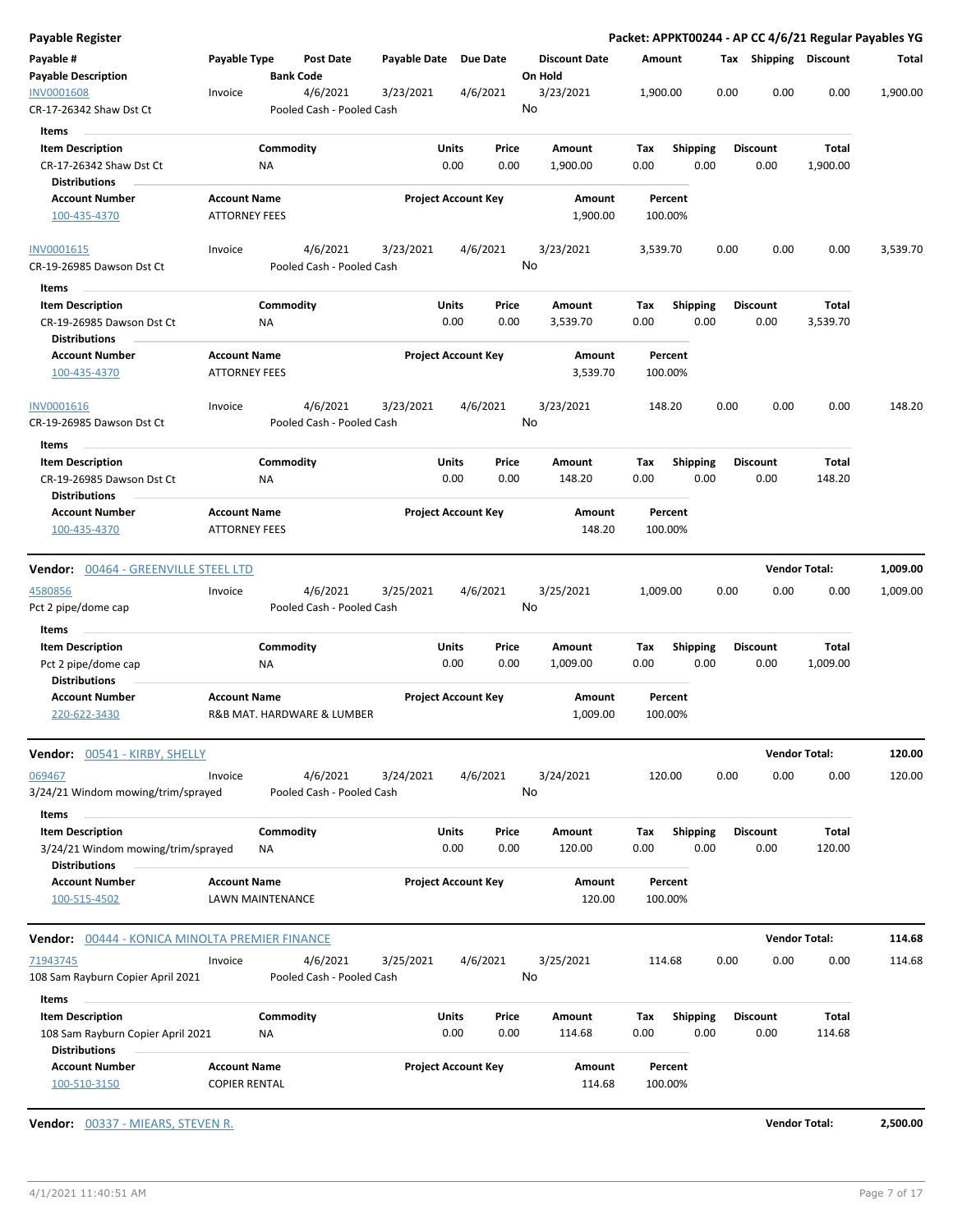| <b>Payable Register</b>                           |                                                 |                                       |           |                                |         |                      |             |                         |      |                         | Packet: APPKT00244 - AP CC 4/6/21 Regular Payables YG |          |
|---------------------------------------------------|-------------------------------------------------|---------------------------------------|-----------|--------------------------------|---------|----------------------|-------------|-------------------------|------|-------------------------|-------------------------------------------------------|----------|
| Payable #<br><b>Payable Description</b>           | Payable Type                                    | <b>Post Date</b><br><b>Bank Code</b>  |           | Payable Date Due Date          | On Hold | <b>Discount Date</b> | Amount      |                         |      | Tax Shipping Discount   |                                                       | Total    |
| INV0001603<br>FA-20-44888 HV Dst Ct               | Invoice                                         | 4/6/2021<br>Pooled Cash - Pooled Cash | 3/19/2021 | 4/6/2021                       | No      | 3/19/2021            | 1,000.00    |                         | 0.00 | 0.00                    | 0.00                                                  | 1,000.00 |
|                                                   |                                                 |                                       |           |                                |         |                      |             |                         |      |                         |                                                       |          |
| Items                                             |                                                 |                                       |           |                                |         |                      |             |                         |      |                         |                                                       |          |
| <b>Item Description</b><br>FA-20-44888 HV Dst Ct  | Commodity<br>ΝA                                 |                                       |           | Units<br>Price<br>0.00<br>0.00 |         | Amount<br>1,000.00   | Tax<br>0.00 | <b>Shipping</b><br>0.00 |      | <b>Discount</b><br>0.00 | Total<br>1,000.00                                     |          |
| <b>Distributions</b>                              |                                                 |                                       |           |                                |         |                      |             |                         |      |                         |                                                       |          |
| <b>Account Number</b><br>100-435-4360             | <b>Account Name</b><br>ATTORNEY FEES- CPS CASES |                                       |           | <b>Project Account Key</b>     |         | Amount<br>1,000.00   |             | Percent<br>100.00%      |      |                         |                                                       |          |
| <b>INV0001604</b><br>FA-17-43185 MF/K Dst Ct      | Invoice                                         | 4/6/2021<br>Pooled Cash - Pooled Cash | 3/23/2021 | 4/6/2021                       | No      | 3/23/2021            | 1,500.00    |                         | 0.00 | 0.00                    | 0.00                                                  | 1,500.00 |
| Items                                             |                                                 |                                       |           |                                |         |                      |             |                         |      |                         |                                                       |          |
| <b>Item Description</b>                           | Commodity                                       |                                       |           | Units<br>Price                 |         | Amount               | Tax         | <b>Shipping</b>         |      | <b>Discount</b>         | Total                                                 |          |
| FA-17-43185 MF/K Dst Ct                           | NA                                              |                                       |           | 0.00<br>0.00                   |         | 1,500.00             | 0.00        | 0.00                    |      | 0.00                    | 1,500.00                                              |          |
| <b>Distributions</b>                              |                                                 |                                       |           |                                |         |                      |             |                         |      |                         |                                                       |          |
| <b>Account Number</b><br>100-435-4360             | <b>Account Name</b><br>ATTORNEY FEES- CPS CASES |                                       |           | <b>Project Account Key</b>     |         | Amount<br>1,500.00   |             | Percent<br>100.00%      |      |                         |                                                       |          |
| <b>Vendor: 00532 - PARHAM, WILLIAM</b>            |                                                 |                                       |           |                                |         |                      |             |                         |      |                         | <b>Vendor Total:</b>                                  | 300.00   |
| INV0001639                                        | Invoice                                         | 4/6/2021                              | 3/26/2021 | 4/6/2021                       |         | 3/26/2021            |             | 300.00                  | 0.00 | 0.00                    | 0.00                                                  | 300.00   |
| 50810 Fisher Co Ct@Law                            |                                                 | Pooled Cash - Pooled Cash             |           |                                | No      |                      |             |                         |      |                         |                                                       |          |
| Items<br><b>Item Description</b>                  | Commodity                                       |                                       |           | Units<br>Price                 |         | Amount               | Tax         | <b>Shipping</b>         |      | <b>Discount</b>         | Total                                                 |          |
| 50810 Fisher Co Ct@Law                            | ΝA                                              |                                       |           | 0.00<br>0.00                   |         | 300.00               | 0.00        | 0.00                    |      | 0.00                    | 300.00                                                |          |
| <b>Distributions</b>                              |                                                 |                                       |           |                                |         |                      |             |                         |      |                         |                                                       |          |
| <b>Account Number</b>                             | <b>Account Name</b>                             |                                       |           | <b>Project Account Key</b>     |         | Amount               |             | Percent                 |      |                         |                                                       |          |
| 100-410-4240                                      | <b>INDIGENT ATTORNEY FEES</b>                   |                                       |           |                                |         | 300.00               |             | 100.00%                 |      |                         |                                                       |          |
| <b>Vendor:</b> 00589 - PERKINS, J. DANIEL         |                                                 |                                       |           |                                |         |                      |             |                         |      |                         | <b>Vendor Total:</b>                                  | 2,799.00 |
| <b>INV0001605</b>                                 | Invoice                                         | 4/6/2021                              | 3/19/2021 | 4/6/2021                       |         | 3/19/2021            |             | 963.00                  | 0.00 | 0.00                    | 0.00                                                  | 963.00   |
| FA-20-44888 HV Dst Ct                             |                                                 | Pooled Cash - Pooled Cash             |           |                                | No      |                      |             |                         |      |                         |                                                       |          |
| Items                                             |                                                 |                                       |           |                                |         |                      |             |                         |      |                         |                                                       |          |
| <b>Item Description</b>                           | Commodity                                       |                                       |           | Units<br>Price                 |         | Amount               | Tax         | <b>Shipping</b>         |      | <b>Discount</b>         | Total                                                 |          |
| FA-20-44888 HV Dst Ct                             | ΝA                                              |                                       |           | 0.00<br>0.00                   |         | 963.00               | 0.00        | 0.00                    |      | 0.00                    | 963.00                                                |          |
| <b>Distributions</b><br><b>Account Number</b>     | <b>Account Name</b>                             |                                       |           | <b>Project Account Key</b>     |         | Amount               |             | Percent                 |      |                         |                                                       |          |
| 100-435-4360                                      | ATTORNEY FEES- CPS CASES                        |                                       |           |                                |         | 963.00               |             | 100.00%                 |      |                         |                                                       |          |
| <b>INV0001606</b>                                 | Invoice                                         | 4/6/2021                              | 3/11/2021 | 4/6/2021                       |         | 3/11/2021            | 1,053.00    |                         | 0.00 | 0.00                    | 0.00                                                  | 1,053.00 |
| FA-20-44890 NEDA-A Dst Ct<br>Items                |                                                 | Pooled Cash - Pooled Cash             |           |                                | No      |                      |             |                         |      |                         |                                                       |          |
| <b>Item Description</b>                           | Commodity                                       |                                       |           | Units<br>Price                 |         | Amount               | Tax         | Shipping                |      | <b>Discount</b>         | Total                                                 |          |
| FA-20-44890 NEDA-A Dst Ct<br><b>Distributions</b> | <b>NA</b>                                       |                                       |           | 0.00<br>0.00                   |         | 1,053.00             | 0.00        | 0.00                    |      | 0.00                    | 1,053.00                                              |          |
| <b>Account Number</b>                             | <b>Account Name</b>                             |                                       |           | <b>Project Account Key</b>     |         | Amount               |             | Percent                 |      |                         |                                                       |          |
| 100-435-4360                                      | <b>ATTORNEY FEES- CPS CASES</b>                 |                                       |           |                                |         | 1,053.00             |             | 100.00%                 |      |                         |                                                       |          |
| <b>INV0001607</b><br>FA-20-45001 MN Dst Ct        | Invoice                                         | 4/6/2021<br>Pooled Cash - Pooled Cash | 3/23/2021 | 4/6/2021                       | No      | 3/23/2021            |             | 783.00                  | 0.00 | 0.00                    | 0.00                                                  | 783.00   |
| Items                                             |                                                 |                                       |           |                                |         |                      |             |                         |      |                         |                                                       |          |
| <b>Item Description</b><br>FA-20-45001 MN Dst Ct  | Commodity<br>ΝA                                 |                                       |           | Units<br>Price<br>0.00<br>0.00 |         | Amount<br>783.00     | Tax<br>0.00 | <b>Shipping</b><br>0.00 |      | <b>Discount</b><br>0.00 | Total<br>783.00                                       |          |
|                                                   |                                                 |                                       |           |                                |         |                      |             |                         |      |                         |                                                       |          |
| <b>Distributions</b>                              |                                                 |                                       |           |                                |         |                      |             |                         |      |                         |                                                       |          |
| <b>Account Number</b><br>100-435-4360             | <b>Account Name</b><br>ATTORNEY FEES- CPS CASES |                                       |           | <b>Project Account Key</b>     |         | Amount<br>783.00     |             | Percent<br>100.00%      |      |                         |                                                       |          |
| Vendor: 00831 - PRICE PROCTOR & ASSOC LLP         |                                                 |                                       |           |                                |         |                      |             |                         |      |                         | <b>Vendor Total:</b>                                  | 1,500.00 |
| 5584                                              | Invoice                                         | 4/6/2021                              | 3/30/2021 | 4/6/2021                       |         | 3/30/2021            |             | 750.00                  | 0.00 | 0.00                    | 0.00                                                  | 750.00   |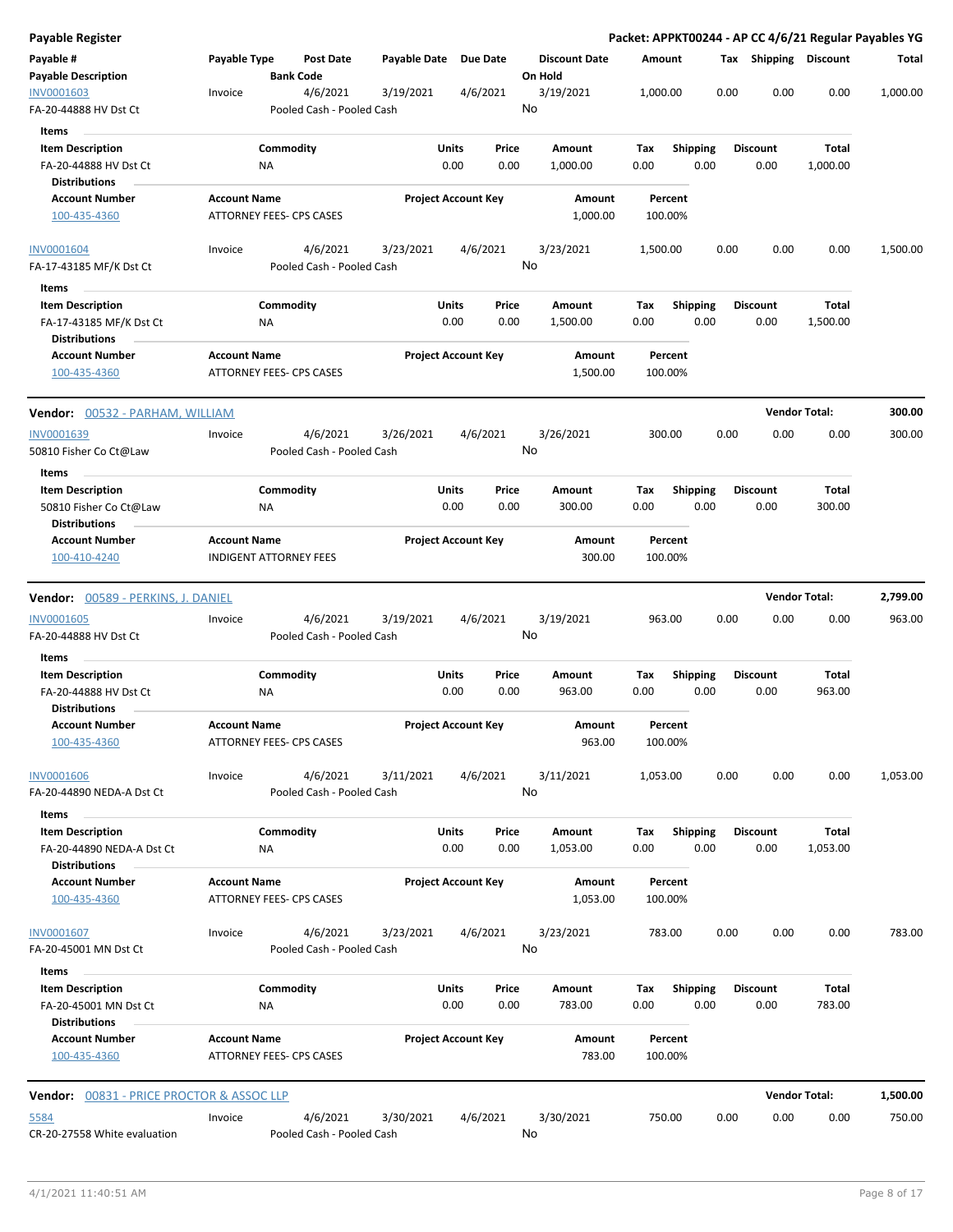| Payable Register                                                                               |                                                       |                                       |                            |               |                |                                 |                    |                         |      |                       |                      | Packet: APPKT00244 - AP CC 4/6/21 Regular Payables YG |
|------------------------------------------------------------------------------------------------|-------------------------------------------------------|---------------------------------------|----------------------------|---------------|----------------|---------------------------------|--------------------|-------------------------|------|-----------------------|----------------------|-------------------------------------------------------|
| Payable #<br><b>Payable Description</b>                                                        | Payable Type                                          | <b>Post Date</b><br><b>Bank Code</b>  | Payable Date Due Date      |               |                | <b>Discount Date</b><br>On Hold | Amount             |                         |      | Tax Shipping Discount |                      | Total                                                 |
| Items<br><b>Item Description</b>                                                               |                                                       | Commodity                             |                            | Units         | Price          | Amount                          | Tax                | <b>Shipping</b>         |      | <b>Discount</b>       | Total                |                                                       |
| CR-20-27558 White evaluation<br><b>Distributions</b>                                           | ΝA                                                    |                                       |                            | 0.00          | 0.00           | 750.00                          | 0.00               | 0.00                    |      | 0.00                  | 750.00               |                                                       |
| <b>Account Number</b>                                                                          | <b>Account Name</b>                                   |                                       | <b>Project Account Key</b> |               |                | Amount                          | Percent            |                         |      |                       |                      |                                                       |
| 100-435-4420                                                                                   |                                                       | OTHER PROFESSIONAL SERV.              |                            |               |                | 750.00                          | 100.00%            |                         |      |                       |                      |                                                       |
| 5585                                                                                           | Invoice                                               | 4/6/2021                              | 3/30/2021                  |               | 4/6/2021       | 3/30/2021                       | 750.00             |                         | 0.00 | 0.00                  | 0.00                 | 750.00                                                |
| CR-20-27764 Henry evaluation                                                                   |                                                       | Pooled Cash - Pooled Cash             |                            |               | No             |                                 |                    |                         |      |                       |                      |                                                       |
| Items                                                                                          |                                                       |                                       |                            |               |                |                                 |                    |                         |      |                       |                      |                                                       |
| <b>Item Description</b>                                                                        |                                                       | Commodity                             |                            | Units         | Price          | Amount                          | Тах                | <b>Shipping</b>         |      | <b>Discount</b>       | Total                |                                                       |
| CR-20-27764 Henry evaluation                                                                   | ΝA                                                    |                                       |                            | 0.00          | 0.00           | 750.00                          | 0.00               | 0.00                    |      | 0.00                  | 750.00               |                                                       |
| <b>Distributions</b>                                                                           |                                                       |                                       |                            |               |                |                                 |                    |                         |      |                       |                      |                                                       |
| <b>Account Number</b><br>100-435-4420                                                          | <b>Account Name</b>                                   | OTHER PROFESSIONAL SERV.              | <b>Project Account Key</b> |               |                | Amount<br>750.00                | Percent<br>100.00% |                         |      |                       |                      |                                                       |
| Vendor: 00353 - RDO EQUIPMENT CO                                                               |                                                       |                                       |                            |               |                |                                 |                    |                         |      |                       | <b>Vendor Total:</b> | 20,271.90                                             |
| P7555524<br>#7451002 Pct 3 R&M Parts                                                           | Invoice                                               | 4/6/2021<br>Pooled Cash - Pooled Cash | 3/24/2021                  |               | 4/6/2021<br>No | 3/24/2021                       | 215.28             |                         | 0.00 | 0.00                  | 0.00                 | 215.28                                                |
| Items                                                                                          |                                                       |                                       |                            |               |                |                                 |                    |                         |      |                       |                      |                                                       |
| <b>Item Description</b>                                                                        |                                                       | Commodity                             |                            | Units         | Price          | Amount                          | Тах                | <b>Shipping</b>         |      | <b>Discount</b>       | Total                |                                                       |
| #7451002 Pct 3 R&M Parts                                                                       | ΝA                                                    |                                       |                            | 0.00          | 0.00           | 215.28                          | 0.00               | 0.00                    |      | 0.00                  | 215.28               |                                                       |
| <b>Distributions</b>                                                                           |                                                       |                                       |                            |               |                |                                 |                    |                         |      |                       |                      |                                                       |
| <b>Account Number</b><br>230-623-4580                                                          | <b>Account Name</b><br><b>R&amp;M MACHINERY PARTS</b> |                                       | <b>Project Account Key</b> |               |                | Amount<br>215.28                | Percent<br>100.00% |                         |      |                       |                      |                                                       |
| W7680924<br>#7451001 Pct 2 Volvo Motorgrader G930 repair    Pooled Cash - Pooled Cash<br>Items | Invoice                                               | 4/6/2021                              | 3/25/2021                  |               | 4/6/2021<br>No | 3/25/2021                       | 4,636.15           |                         | 0.00 | 0.00                  | 0.00                 | 4,636.15                                              |
| <b>Item Description</b>                                                                        |                                                       | Commodity                             |                            | Units         | Price          | Amount                          | Tax                | <b>Shipping</b>         |      | <b>Discount</b>       | Total                |                                                       |
| #7451001 Pct 2 Volvo Motorgrader G930  NA<br><b>Distributions</b>                              |                                                       |                                       |                            | 0.00          | 0.00           | 4,636.15                        | 0.00               | 0.00                    |      | 0.00                  | 4,636.15             |                                                       |
| <b>Account Number</b>                                                                          | <b>Account Name</b>                                   |                                       | <b>Project Account Key</b> |               |                | Amount                          | Percent            |                         |      |                       |                      |                                                       |
| 220-622-4580                                                                                   | <b>R&amp;M MACHINERY PARTS</b>                        |                                       |                            |               |                | 4,636.15                        | 100.00%            |                         |      |                       |                      |                                                       |
| W7692124<br>#7451002 Pct 3 Tiger Mower 6110M repair                                            | Invoice                                               | 4/6/2021<br>Pooled Cash - Pooled Cash | 3/25/2021                  |               | 4/6/2021<br>No | 3/25/2021                       | 2,855.83           |                         | 0.00 | 0.00                  | 0.00                 | 2,855.83                                              |
| Items                                                                                          |                                                       |                                       |                            |               |                |                                 |                    |                         |      |                       |                      |                                                       |
| <b>Item Description</b><br>#7451002 Pct 3 Tiger Mower 6110M repair NA                          |                                                       | Commodity                             |                            | Units<br>0.00 | Price<br>0.00  | Amount<br>2,855.83              | Tax<br>0.00        | <b>Shipping</b><br>0.00 |      | Discount<br>0.00      | Total<br>2,855.83    |                                                       |
| <b>Distributions</b><br><b>Account Number</b><br>230-623-4580                                  | <b>Account Name</b><br><b>R&amp;M MACHINERY PARTS</b> |                                       | <b>Project Account Key</b> |               |                | Amount<br>2,855.83              | Percent<br>100.00% |                         |      |                       |                      |                                                       |
| W7699324                                                                                       | Invoice                                               | 4/6/2021                              | 3/25/2021                  |               | 4/6/2021       | 3/25/2021                       | 12,564.64          |                         | 0.00 | 0.00                  | 0.00                 | 12,564.64                                             |
| #7451002 Pct 3 Motorgrader G930C repair                                                        |                                                       | Pooled Cash - Pooled Cash             |                            |               | No             |                                 |                    |                         |      |                       |                      |                                                       |
| Items<br><b>Item Description</b>                                                               |                                                       | Commodity                             |                            | Units         | Price          | Amount                          |                    |                         |      | <b>Discount</b>       | Total                |                                                       |
| #7451002 Pct 3 Motorgrader G930C repair NA<br><b>Distributions</b>                             |                                                       |                                       |                            | 0.00          | 0.00           | 12,564.64                       | Tax<br>0.00        | <b>Shipping</b><br>0.00 |      | 0.00                  | 12,564.64            |                                                       |
| <b>Account Number</b><br>230-623-4580                                                          | <b>Account Name</b><br><b>R&amp;M MACHINERY PARTS</b> |                                       | <b>Project Account Key</b> |               |                | Amount<br>12,564.64             | Percent<br>100.00% |                         |      |                       |                      |                                                       |
| <b>Vendor:</b> 00317 - RELIANCE FASTENERS OF DENISON                                           |                                                       |                                       |                            |               |                |                                 |                    |                         |      |                       | <b>Vendor Total:</b> | 107.20                                                |
| 134542                                                                                         | Invoice                                               | 4/6/2021                              | 3/19/2021                  |               | 4/6/2021       | 3/19/2021                       | 107.20             |                         | 0.00 | 0.00                  | 0.00                 | 107.20                                                |
| Pct 2 Shop supply-caution tape/de-icer                                                         |                                                       | Pooled Cash - Pooled Cash             |                            |               | No             |                                 |                    |                         |      |                       |                      |                                                       |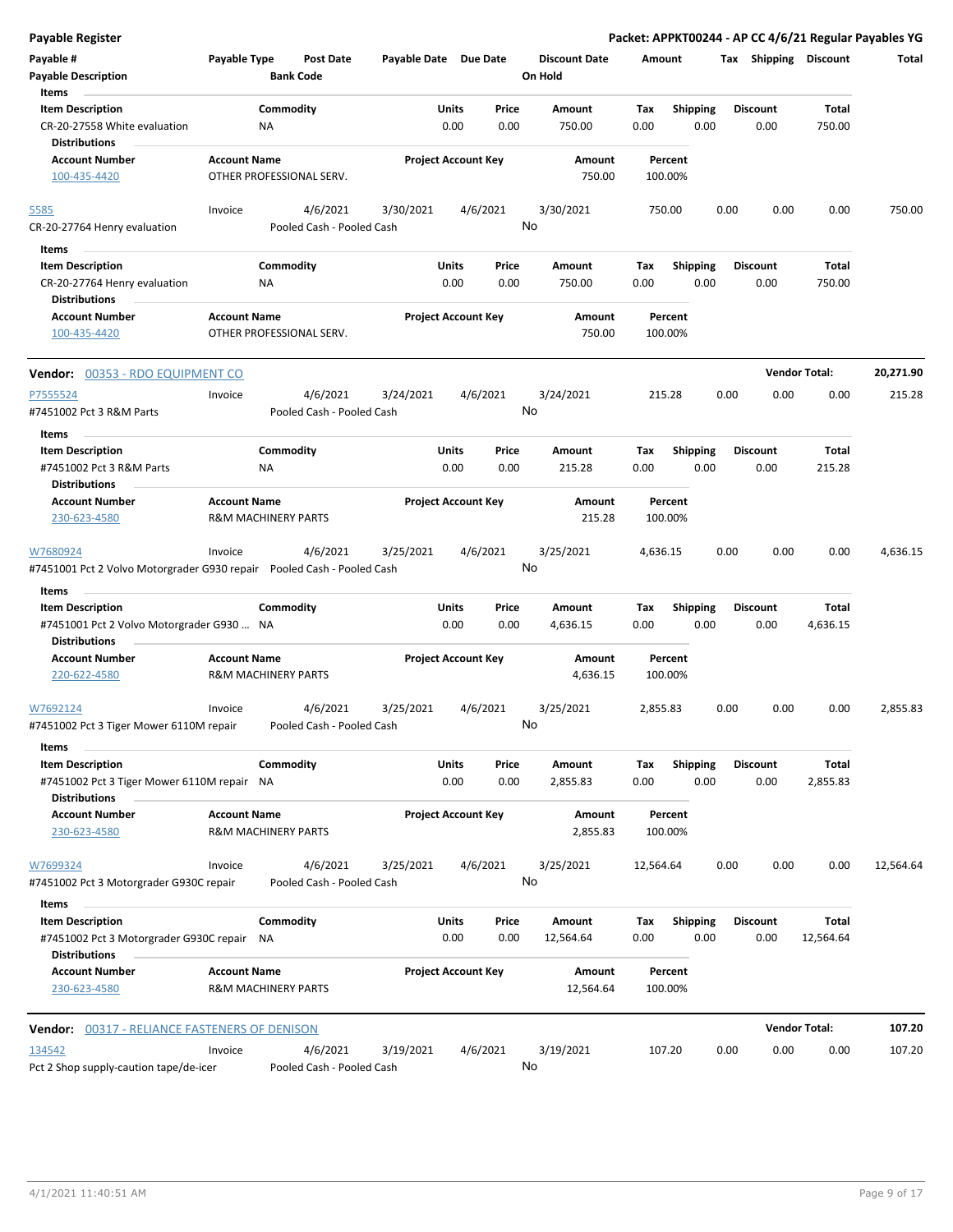| <b>Payable Register</b>                                                            |                                                       |                  |                                       |                       |               |                            |                                 |                    |                         |      |                         | Packet: APPKT00244 - AP CC 4/6/21 Regular Payables YG |             |
|------------------------------------------------------------------------------------|-------------------------------------------------------|------------------|---------------------------------------|-----------------------|---------------|----------------------------|---------------------------------|--------------------|-------------------------|------|-------------------------|-------------------------------------------------------|-------------|
| Payable #<br><b>Payable Description</b>                                            | Payable Type                                          | <b>Bank Code</b> | <b>Post Date</b>                      | Payable Date Due Date |               |                            | <b>Discount Date</b><br>On Hold | Amount             |                         |      | Tax Shipping Discount   |                                                       | Total       |
| Items<br><b>Item Description</b>                                                   |                                                       | Commodity        |                                       |                       | Units         | Price                      | Amount                          |                    |                         |      | <b>Discount</b>         | Total                                                 |             |
| Pct 2 Shop supply-caution tape/de-icer<br><b>Distributions</b>                     |                                                       | ΝA               |                                       |                       | 0.00          | 0.00                       | 107.20                          | Tax<br>0.00        | <b>Shipping</b><br>0.00 |      | 0.00                    | 107.20                                                |             |
| <b>Account Number</b><br>220-622-3400                                              | <b>Account Name</b><br><b>SHOP SUPPLIES</b>           |                  |                                       |                       |               | <b>Project Account Key</b> | Amount<br>107.20                | Percent<br>100.00% |                         |      |                         |                                                       |             |
| Vendor: 00269 - ROMCO EQUIPMENT CO.                                                |                                                       |                  |                                       |                       |               |                            |                                 |                    |                         |      |                         | <b>Vendor Total:</b>                                  | 4,331.53    |
| 101126222<br>Pct 2 R&M Parts                                                       | Invoice                                               |                  | 4/6/2021<br>Pooled Cash - Pooled Cash | 3/9/2021              |               | 4/6/2021<br>No             | 3/9/2021                        | 4,853.19           |                         | 0.00 | 0.00                    | 0.00                                                  | 4,853.19    |
| Items                                                                              |                                                       |                  |                                       |                       |               |                            |                                 |                    |                         |      |                         |                                                       |             |
| <b>Item Description</b><br>Pct 2 R&M Parts                                         |                                                       | Commodity<br>NA  |                                       |                       | Units<br>0.00 | Price<br>0.00              | Amount<br>4,853.19              | Tax<br>0.00        | <b>Shipping</b><br>0.00 |      | <b>Discount</b><br>0.00 | Total<br>4,853.19                                     |             |
| <b>Distributions</b>                                                               |                                                       |                  |                                       |                       |               |                            |                                 |                    |                         |      |                         |                                                       |             |
| <b>Account Number</b><br>220-622-4580                                              | <b>Account Name</b><br>R&M MACHINERY PARTS            |                  |                                       |                       |               | <b>Project Account Key</b> | Amount<br>4,853.19              | Percent<br>100.00% |                         |      |                         |                                                       |             |
| 101126283<br>Pct 2 R&M Parts                                                       | Invoice                                               |                  | 4/6/2021<br>Pooled Cash - Pooled Cash | 3/11/2021             |               | 4/6/2021<br>No             | 3/11/2021                       |                    | 2.95                    | 0.00 | 0.00                    | 0.00                                                  | 2.95        |
| Items                                                                              |                                                       |                  |                                       |                       |               |                            |                                 |                    |                         |      |                         |                                                       |             |
| <b>Item Description</b>                                                            |                                                       | Commodity        |                                       |                       | Units         | Price                      | Amount                          | Тах                | <b>Shipping</b>         |      | <b>Discount</b>         | Total                                                 |             |
| Pct 2 R&M Parts                                                                    |                                                       | ΝA               |                                       |                       | 0.00          | 0.00                       | 2.95                            | 0.00               | 0.00                    |      | 0.00                    | 2.95                                                  |             |
| <b>Distributions</b>                                                               |                                                       |                  |                                       |                       |               |                            |                                 |                    |                         |      |                         |                                                       |             |
| <b>Account Number</b><br>220-622-4580                                              | <b>Account Name</b><br><b>R&amp;M MACHINERY PARTS</b> |                  |                                       |                       |               | <b>Project Account Key</b> | Amount<br>2.95                  | Percent<br>100.00% |                         |      |                         |                                                       |             |
| 101126698<br>Pct 3 R&M Parts-filters                                               | Invoice                                               |                  | 4/6/2021<br>Pooled Cash - Pooled Cash | 3/24/2021             |               | 4/6/2021<br>No             | 3/24/2021                       | 587.57             |                         | 0.00 | 0.00                    | 0.00                                                  | 587.57      |
| Items                                                                              |                                                       |                  |                                       |                       |               |                            |                                 |                    |                         |      |                         |                                                       |             |
| <b>Item Description</b>                                                            |                                                       | Commodity        |                                       |                       | Units         | Price                      | Amount                          | Tax                | <b>Shipping</b>         |      | <b>Discount</b>         | Total                                                 |             |
| Pct 3 R&M Parts-filters                                                            |                                                       | ΝA               |                                       |                       | 0.00          | 0.00                       | 587.57                          | 0.00               | 0.00                    |      | 0.00                    | 587.57                                                |             |
| <b>Distributions</b>                                                               |                                                       |                  |                                       |                       |               |                            |                                 |                    |                         |      |                         |                                                       |             |
| <b>Account Number</b><br>230-623-4580                                              | <b>Account Name</b><br><b>R&amp;M MACHINERY PARTS</b> |                  |                                       |                       |               | <b>Project Account Key</b> | Amount<br>587.57                | Percent<br>100.00% |                         |      |                         |                                                       |             |
| 101126897                                                                          | Credit Memo                                           |                  | 4/6/2021                              | 3/30/2021             |               | 3/30/2021                  | 3/30/2021                       | $-1,112.18$        |                         | 0.00 | 0.00                    | 0.00                                                  | $-1,112.18$ |
| Pct 2 turbo core return                                                            |                                                       |                  | Pooled Cash - Pooled Cash             |                       |               | No                         |                                 |                    |                         |      |                         |                                                       |             |
| Items                                                                              |                                                       |                  |                                       |                       |               |                            |                                 |                    |                         |      |                         |                                                       |             |
| <b>Item Description</b><br>Pct 2 turbo core return                                 |                                                       | Commodity<br>NA  |                                       |                       | Units<br>0.00 | Price<br>0.00              | Amount<br>$-1,112.18$           | Tax<br>0.00        | <b>Shipping</b><br>0.00 |      | <b>Discount</b><br>0.00 | Total<br>$-1,112.18$                                  |             |
| <b>Distributions</b><br><b>Account Number</b><br>220-622-4580                      | <b>Account Name</b><br><b>R&amp;M MACHINERY PARTS</b> |                  |                                       |                       |               | <b>Project Account Key</b> | Amount<br>$-1,112.18$           | Percent<br>100.00% |                         |      |                         |                                                       |             |
| <b>Vendor: 00191 - SANSOM TRUCK PARTS</b>                                          |                                                       |                  |                                       |                       |               |                            |                                 |                    |                         |      |                         | <b>Vendor Total:</b>                                  | 1,070.49    |
| 219874                                                                             | Invoice                                               |                  | 4/6/2021                              | 2/26/2021             |               | 4/6/2021                   | 2/26/2021                       | 169.00             |                         | 0.00 | 0.00                    | 0.00                                                  | 169.00      |
| Pct 3 belly dump DOT inspection                                                    |                                                       |                  | Pooled Cash - Pooled Cash             |                       |               | No                         |                                 |                    |                         |      |                         |                                                       |             |
| Items                                                                              |                                                       |                  |                                       |                       |               |                            |                                 |                    |                         |      |                         |                                                       |             |
| <b>Item Description</b><br>Pct 3 belly dump DOT inspection<br><b>Distributions</b> |                                                       | Commodity<br>NA  |                                       |                       | Units<br>0.00 | Price<br>0.00              | Amount<br>169.00                | Tax<br>0.00        | <b>Shipping</b><br>0.00 |      | <b>Discount</b><br>0.00 | Total<br>169.00                                       |             |
| <b>Account Number</b><br>230-623-4580                                              | <b>Account Name</b><br>R&M MACHINERY PARTS            |                  |                                       |                       |               | <b>Project Account Key</b> | Amount<br>169.00                | Percent<br>100.00% |                         |      |                         |                                                       |             |
| 219891<br>Pct 3 air valve return                                                   | Credit Memo                                           |                  | 4/6/2021<br>Pooled Cash - Pooled Cash | 3/1/2021              |               | 3/1/2021<br>No             | 3/1/2021                        | $-125.95$          |                         | 0.00 | 0.00                    | 0.00                                                  | $-125.95$   |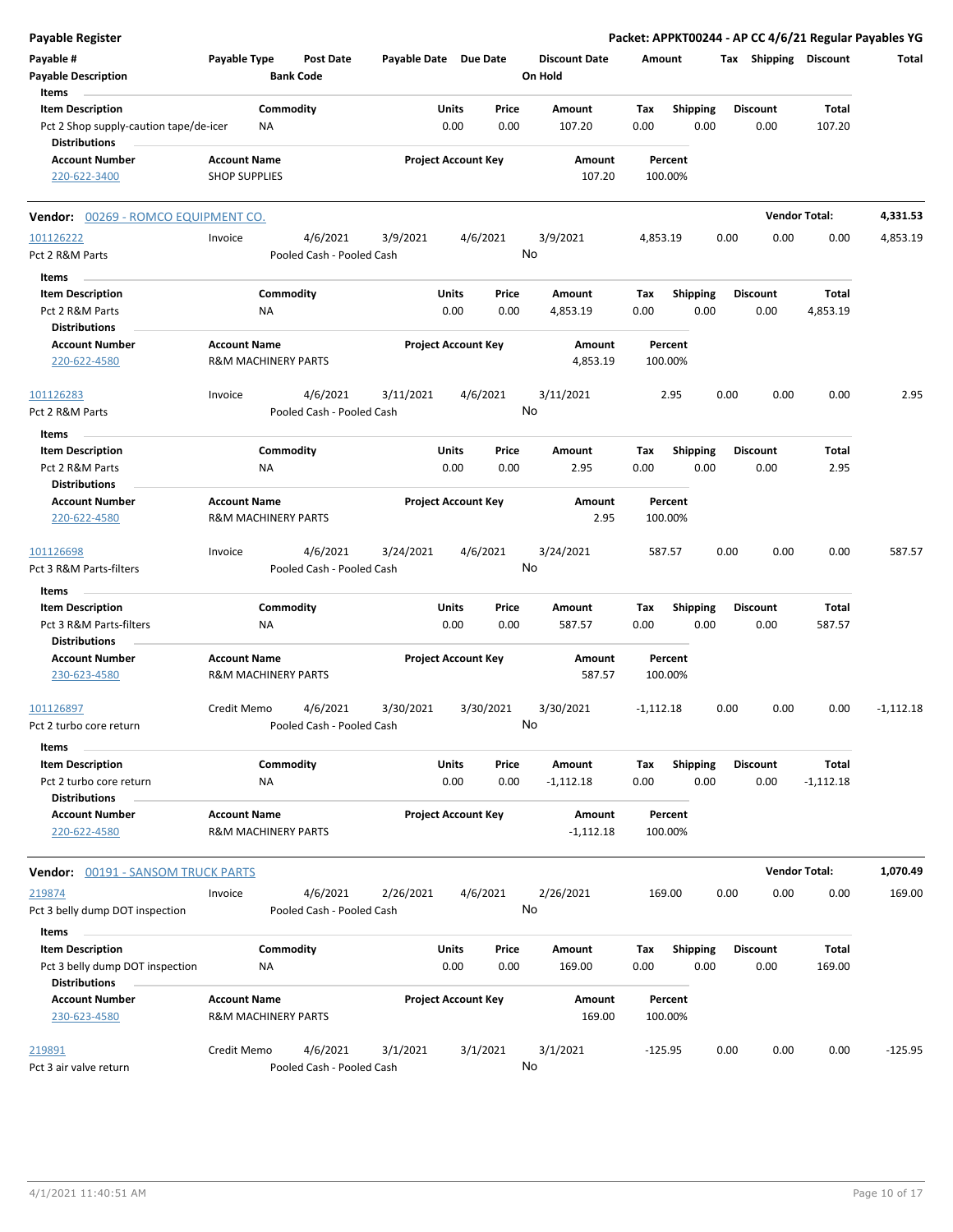| <b>Payable Register</b>                              |                                                       |                                       |                            |               |               |                                 |             |                         |      |                         | Packet: APPKT00244 - AP CC 4/6/21 Regular Payables YG |          |
|------------------------------------------------------|-------------------------------------------------------|---------------------------------------|----------------------------|---------------|---------------|---------------------------------|-------------|-------------------------|------|-------------------------|-------------------------------------------------------|----------|
| Payable #<br><b>Payable Description</b>              | Payable Type                                          | <b>Post Date</b><br><b>Bank Code</b>  | Payable Date Due Date      |               |               | <b>Discount Date</b><br>On Hold | Amount      |                         |      | Tax Shipping Discount   |                                                       | Total    |
| Items                                                |                                                       |                                       |                            |               |               |                                 |             |                         |      |                         |                                                       |          |
| <b>Item Description</b>                              |                                                       | Commodity                             |                            | Units         | Price         | Amount                          | Tax         | Shipping                |      | <b>Discount</b>         | Total                                                 |          |
| Pct 3 air valve return<br><b>Distributions</b>       | ΝA                                                    |                                       |                            | 0.00          | 0.00          | $-125.95$                       | 0.00        | 0.00                    |      | 0.00                    | $-125.95$                                             |          |
| <b>Account Number</b>                                | <b>Account Name</b>                                   |                                       | <b>Project Account Key</b> |               |               | Amount                          |             | Percent                 |      |                         |                                                       |          |
| 230-623-4580                                         | <b>R&amp;M MACHINERY PARTS</b>                        |                                       |                            |               |               | $-125.95$                       | 100.00%     |                         |      |                         |                                                       |          |
| 219955                                               | Invoice                                               | 4/6/2021                              | 3/5/2021                   | 4/6/2021      |               | 3/5/2021                        |             | 40.00                   | 0.00 | 0.00                    | 0.00                                                  | 40.00    |
| Pct 3 #316 DOT inspection                            |                                                       | Pooled Cash - Pooled Cash             |                            |               |               | No                              |             |                         |      |                         |                                                       |          |
| Items                                                |                                                       |                                       |                            |               |               |                                 |             |                         |      |                         |                                                       |          |
| <b>Item Description</b>                              |                                                       | Commodity                             |                            | Units         | Price         | Amount                          | Tax         | <b>Shipping</b>         |      | <b>Discount</b>         | Total                                                 |          |
| Pct 3 #316 DOT inspection<br><b>Distributions</b>    | ΝA                                                    |                                       |                            | 0.00          | 0.00          | 40.00                           | 0.00        | 0.00                    |      | 0.00                    | 40.00                                                 |          |
| <b>Account Number</b>                                | <b>Account Name</b>                                   |                                       | <b>Project Account Key</b> |               |               | Amount                          |             | Percent                 |      |                         |                                                       |          |
| 230-623-4580                                         | <b>R&amp;M MACHINERY PARTS</b>                        |                                       |                            |               |               | 40.00                           | 100.00%     |                         |      |                         |                                                       |          |
| 220034                                               | Invoice                                               | 4/6/2021                              | 3/11/2021                  | 4/6/2021      |               | 3/11/2021                       |             | 77.00                   | 0.00 | 0.00                    | 0.00                                                  | 77.00    |
| Pct 3 #307 air hose                                  |                                                       | Pooled Cash - Pooled Cash             |                            |               |               | No                              |             |                         |      |                         |                                                       |          |
| Items                                                |                                                       |                                       |                            |               |               |                                 |             |                         |      |                         |                                                       |          |
| <b>Item Description</b>                              |                                                       | Commodity                             |                            | Units         | Price         | Amount                          | Tax         | <b>Shipping</b>         |      | <b>Discount</b>         | Total                                                 |          |
| Pct 3 #307 air hose                                  | NA                                                    |                                       |                            | 0.00          | 0.00          | 77.00                           | 0.00        | 0.00                    |      | 0.00                    | 77.00                                                 |          |
| <b>Distributions</b>                                 |                                                       |                                       |                            |               |               |                                 |             |                         |      |                         |                                                       |          |
| <b>Account Number</b>                                | <b>Account Name</b>                                   |                                       | <b>Project Account Key</b> |               |               | Amount                          |             | Percent                 |      |                         |                                                       |          |
| 230-623-4580                                         | <b>R&amp;M MACHINERY PARTS</b>                        |                                       |                            |               |               | 77.00                           | 100.00%     |                         |      |                         |                                                       |          |
| 62046                                                | Invoice                                               | 4/6/2021                              | 3/12/2021                  | 4/6/2021      |               | 3/12/2021                       | 431.40      |                         | 0.00 | 0.00                    | 0.00                                                  | 431.40   |
| Pct 3 #306 truck repair                              |                                                       | Pooled Cash - Pooled Cash             |                            |               |               | No                              |             |                         |      |                         |                                                       |          |
| Items                                                |                                                       |                                       |                            |               |               |                                 |             |                         |      |                         |                                                       |          |
| <b>Item Description</b><br>Pct 3 #306 truck repair   | NA                                                    | Commodity                             |                            | Units<br>0.00 | Price<br>0.00 | Amount<br>431.40                | Tax<br>0.00 | <b>Shipping</b><br>0.00 |      | <b>Discount</b><br>0.00 | Total<br>431.40                                       |          |
| <b>Distributions</b>                                 |                                                       |                                       |                            |               |               |                                 |             |                         |      |                         |                                                       |          |
| <b>Account Number</b><br>230-623-4580                | <b>Account Name</b><br><b>R&amp;M MACHINERY PARTS</b> |                                       | <b>Project Account Key</b> |               |               | Amount<br>431.40                | 100.00%     | Percent                 |      |                         |                                                       |          |
| 62079<br>Pct 3 #306 full service                     | Invoice                                               | 4/6/2021<br>Pooled Cash - Pooled Cash | 3/25/2021                  | 4/6/2021      |               | 3/25/2021<br>No                 | 479.04      |                         | 0.00 | 0.00                    | 0.00                                                  | 479.04   |
| Items                                                |                                                       |                                       |                            |               |               |                                 |             |                         |      |                         |                                                       |          |
| <b>Item Description</b>                              |                                                       | Commodity                             |                            | Units         | Price         | Amount                          | Tax         | Shipping                |      | <b>Discount</b>         | Total                                                 |          |
| Pct 3 #306 full service                              | <b>NA</b>                                             |                                       |                            | 0.00          | 0.00          | 479.04                          | 0.00        | 0.00                    |      | 0.00                    | 479.04                                                |          |
| <b>Distributions</b>                                 |                                                       |                                       |                            |               |               |                                 |             |                         |      |                         |                                                       |          |
| <b>Account Number</b><br>230-623-4580                | <b>Account Name</b><br><b>R&amp;M MACHINERY PARTS</b> |                                       | <b>Project Account Key</b> |               |               | Amount<br>479.04                | 100.00%     | Percent                 |      |                         |                                                       |          |
| Vendor: 00248 - SKOTNIK, JOHN                        |                                                       |                                       |                            |               |               |                                 |             |                         |      | <b>Vendor Total:</b>    |                                                       | 500.00   |
| <b>INV0001638</b>                                    | Invoice                                               | 4/6/2021                              | 3/31/2021                  | 4/6/2021      |               | 3/31/2021                       | 500.00      |                         | 0.00 | 0.00                    | 0.00                                                  | 500.00   |
| MH-2021-2801 CN Co Ct@Law                            |                                                       | Pooled Cash - Pooled Cash             |                            |               |               | No                              |             |                         |      |                         |                                                       |          |
| Items                                                |                                                       |                                       |                            |               |               |                                 |             |                         |      |                         |                                                       |          |
| <b>Item Description</b><br>MH-2021-2801 CN Co Ct@Law | ΝA                                                    | Commodity                             |                            | Units<br>0.00 | Price<br>0.00 | Amount<br>500.00                | Tax<br>0.00 | Shipping<br>0.00        |      | <b>Discount</b><br>0.00 | Total<br>500.00                                       |          |
| <b>Distributions</b>                                 |                                                       |                                       |                            |               |               |                                 |             |                         |      |                         |                                                       |          |
| <b>Account Number</b><br>100-410-4240                | <b>Account Name</b>                                   | <b>INDIGENT ATTORNEY FEES</b>         | <b>Project Account Key</b> |               |               | Amount<br>500.00                | 100.00%     | Percent                 |      |                         |                                                       |          |
| Vendor: 00801 - SOLOMON, AMANDA                      |                                                       |                                       |                            |               |               |                                 |             |                         |      | <b>Vendor Total:</b>    |                                                       | 3,068.50 |
| INV0001610                                           | Invoice                                               | 4/6/2021                              | 3/17/2021                  | 4/6/2021      |               | 3/17/2021                       | 2,128.00    |                         | 0.00 | 0.00                    | 0.00                                                  | 2,128.00 |
| FA-20-44560 Burris Dst Ct                            |                                                       | Pooled Cash - Pooled Cash             |                            |               |               | No                              |             |                         |      |                         |                                                       |          |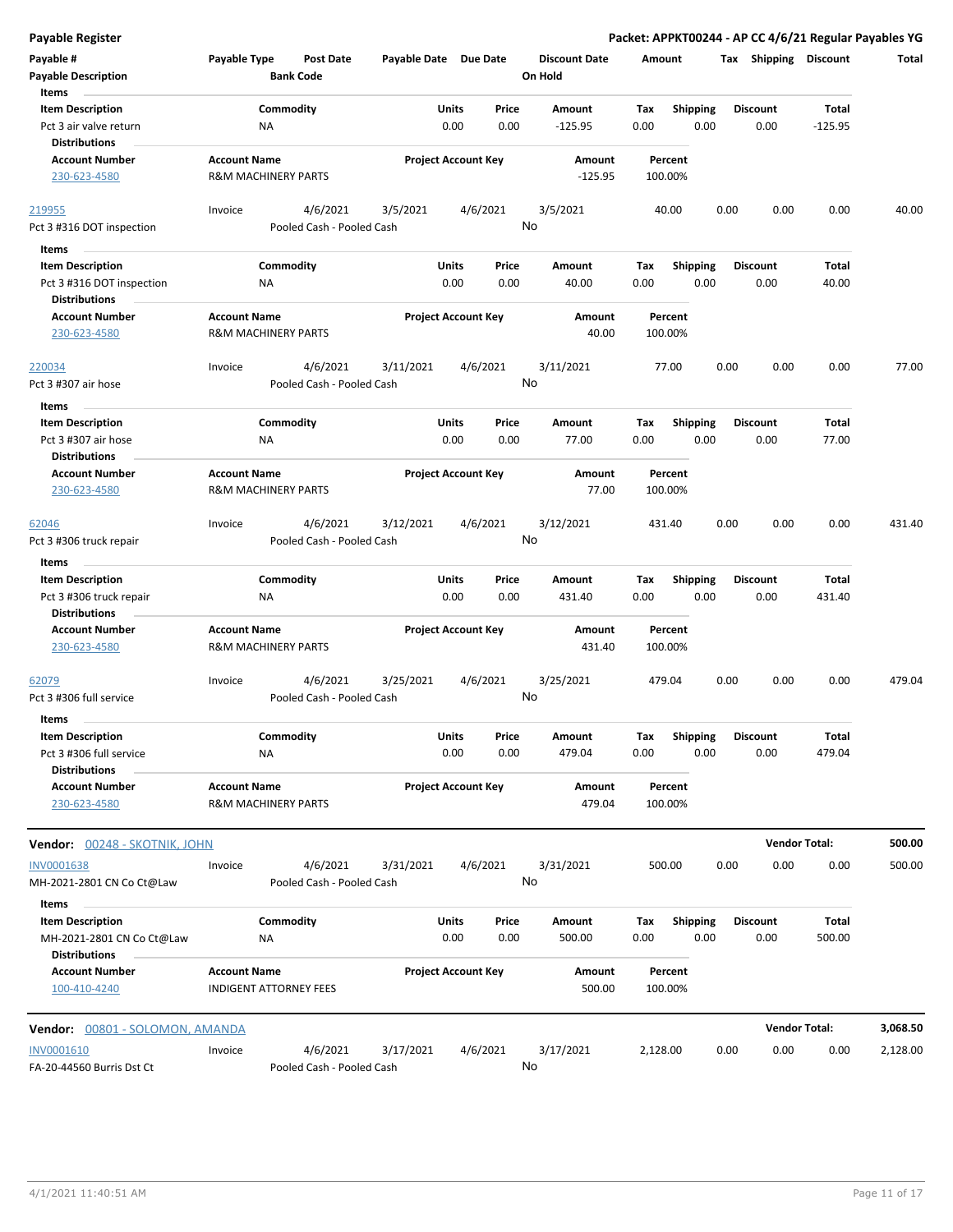| <b>Payable Register</b>                                          |                                    |                                       |                       |                            |                      |        |                    |      |                      | Packet: APPKT00244 - AP CC 4/6/21 Regular Payables YG |        |
|------------------------------------------------------------------|------------------------------------|---------------------------------------|-----------------------|----------------------------|----------------------|--------|--------------------|------|----------------------|-------------------------------------------------------|--------|
| Payable #                                                        | Payable Type                       | <b>Post Date</b>                      | Payable Date Due Date |                            | <b>Discount Date</b> | Amount |                    |      |                      | Tax Shipping Discount                                 | Total  |
| <b>Payable Description</b>                                       |                                    | <b>Bank Code</b>                      |                       |                            | On Hold              |        |                    |      |                      |                                                       |        |
| Items                                                            |                                    |                                       |                       |                            |                      |        |                    |      |                      |                                                       |        |
| <b>Item Description</b>                                          |                                    | Commodity                             |                       | Units<br>Price             | Amount               | Tax    | <b>Shipping</b>    |      | <b>Discount</b>      | <b>Total</b>                                          |        |
| FA-20-44560 Burris Dst Ct<br><b>Distributions</b>                | ΝA                                 |                                       |                       | 0.00<br>0.00               | 2,128.00             | 0.00   | 0.00               |      | 0.00                 | 2,128.00                                              |        |
| <b>Account Number</b><br>100-435-4360                            | <b>Account Name</b>                | ATTORNEY FEES- CPS CASES              |                       | <b>Project Account Key</b> | Amount<br>2,128.00   |        | Percent<br>100.00% |      |                      |                                                       |        |
| INV0001611                                                       | Invoice                            | 4/6/2021                              | 3/11/2021             | 4/6/2021                   | 3/11/2021            |        | 940.50             | 0.00 | 0.00                 | 0.00                                                  | 940.50 |
| FA-20-44899 JC Dst Ct                                            |                                    | Pooled Cash - Pooled Cash             |                       |                            | No                   |        |                    |      |                      |                                                       |        |
| Items                                                            |                                    |                                       |                       |                            |                      |        |                    |      |                      |                                                       |        |
| <b>Item Description</b>                                          |                                    | Commodity                             |                       | Units<br>Price             | Amount               | Tax    | <b>Shipping</b>    |      | <b>Discount</b>      | Total                                                 |        |
| FA-20-44899 JC Dst Ct<br><b>Distributions</b>                    | ΝA                                 |                                       |                       | 0.00<br>0.00               | 940.50               | 0.00   | 0.00               |      | 0.00                 | 940.50                                                |        |
| <b>Account Number</b>                                            | <b>Account Name</b>                |                                       |                       | <b>Project Account Key</b> | Amount               |        | Percent            |      |                      |                                                       |        |
| 100-435-4360                                                     |                                    | <b>ATTORNEY FEES- CPS CASES</b>       |                       |                            | 940.50               |        | 100.00%            |      |                      |                                                       |        |
| <b>Vendor: 00018 - SOUTHWEST FANNIN S.U.D.</b>                   |                                    |                                       |                       |                            |                      |        |                    |      | <b>Vendor Total:</b> |                                                       | 18.49  |
| INV0001619                                                       | Invoice                            | 4/6/2021                              | 3/24/2021             | 4/6/2021                   | 3/24/2021            |        | 18.49              | 0.00 | 0.00                 | 0.00                                                  | 18.49  |
| Pct 1 water 2/23-3/15/21                                         |                                    | Pooled Cash - Pooled Cash             |                       |                            | No                   |        |                    |      |                      |                                                       |        |
| Items                                                            |                                    |                                       |                       |                            |                      |        |                    |      |                      |                                                       |        |
| <b>Item Description</b>                                          |                                    | Commodity                             |                       | Units<br>Price             | Amount               | Tax    | <b>Shipping</b>    |      | <b>Discount</b>      | Total                                                 |        |
| Pct 1 water 2/23-3/15/21<br><b>Distributions</b>                 | NA                                 |                                       |                       | 0.00<br>0.00               | 18.49                | 0.00   | 0.00               |      | 0.00                 | 18.49                                                 |        |
| <b>Account Number</b>                                            | <b>Account Name</b>                |                                       |                       | <b>Project Account Key</b> | Amount               |        | Percent            |      |                      |                                                       |        |
| 210-621-4420                                                     | UTILITY WATER                      |                                       |                       |                            | 18.49                |        | 100.00%            |      |                      |                                                       |        |
| Vendor: 00465 - SPRINT                                           |                                    |                                       |                       |                            |                      |        |                    |      | <b>Vendor Total:</b> |                                                       | 149.08 |
| 700059508-034<br>internet service 2/17-3/16/21                   | Invoice                            | 4/6/2021<br>Pooled Cash - Pooled Cash | 3/20/2021             | 4/6/2021                   | 3/20/2021<br>No      |        | 149.08             | 0.00 | 0.00                 | 0.00                                                  | 149.08 |
| Items<br><b>Item Description</b>                                 |                                    | Commodity                             |                       | Units<br>Price             | Amount               | Tax    | <b>Shipping</b>    |      | <b>Discount</b>      | Total                                                 |        |
| internet service 2/17-3/16/21                                    | ΝA                                 |                                       |                       | 0.00<br>0.00               | 149.08               | 0.00   | 0.00               |      | 0.00                 | 149.08                                                |        |
| <b>Distributions</b>                                             |                                    |                                       |                       |                            |                      |        |                    |      |                      |                                                       |        |
| <b>Account Number</b>                                            | <b>Account Name</b>                |                                       |                       | <b>Project Account Key</b> | Amount               |        | Percent            |      |                      |                                                       |        |
| 100-560-4210                                                     | <b>INTERNET SERVICE</b>            |                                       |                       |                            | 149.08               |        | 100.00%            |      |                      |                                                       |        |
| <b>Vendor:</b> 00606 - SUSAN E. CARTER ATTORNEY AT LAW           |                                    |                                       |                       |                            |                      |        |                    |      | <b>Vendor Total:</b> |                                                       | 300.00 |
| <b>INV0001618</b>                                                | Invoice                            | 4/6/2021                              | 3/26/2021             | 4/6/2021                   | 3/26/2021            |        | 300.00             | 0.00 | 0.00                 | 0.00                                                  | 300.00 |
| 50586 Campbell Co Ct@Law                                         |                                    | Pooled Cash - Pooled Cash             |                       |                            | No                   |        |                    |      |                      |                                                       |        |
| Items                                                            |                                    |                                       |                       |                            |                      |        |                    |      |                      |                                                       |        |
| <b>Item Description</b>                                          |                                    | Commodity                             |                       | Units<br>Price             | Amount               | Тах    | Shipping           |      | <b>Discount</b>      | <b>Total</b>                                          |        |
| 50586 Campbell Co Ct@Law                                         | ΝA                                 |                                       |                       | 0.00<br>0.00               | 300.00               | 0.00   | 0.00               |      | 0.00                 | 300.00                                                |        |
| <b>Distributions</b>                                             |                                    |                                       |                       |                            |                      |        |                    |      |                      |                                                       |        |
| <b>Account Number</b>                                            | <b>Account Name</b>                |                                       |                       | <b>Project Account Key</b> | Amount               |        | Percent            |      |                      |                                                       |        |
| 100-410-4240                                                     | <b>INDIGENT ATTORNEY FEES</b>      |                                       |                       |                            | 300.00               |        | 100.00%            |      |                      |                                                       |        |
| <b>Vendor: 00202 - TEXAS ASSOCIATION OF COUNTIES</b>             |                                    |                                       |                       |                            |                      |        |                    |      | <b>Vendor Total:</b> |                                                       | 60.00  |
| 68365                                                            | Invoice                            | 4/6/2021                              | 2/4/2021              | 4/6/2021                   | 2/4/2021             |        | 60.00              | 0.00 | 0.00                 | 0.00                                                  | 60.00  |
| #243798 2021 JPCA Constable Mayberry dues                        |                                    | Pooled Cash - Pooled Cash             |                       |                            | No                   |        |                    |      |                      |                                                       |        |
| Items                                                            |                                    |                                       |                       |                            |                      |        |                    |      |                      |                                                       |        |
| <b>Item Description</b>                                          |                                    | Commodity                             |                       | Units<br>Price             | Amount               | Тах    | <b>Shipping</b>    |      | <b>Discount</b>      | Total                                                 |        |
| #243798 2021 JPCA Constable Mayberry  NA<br><b>Distributions</b> |                                    |                                       |                       | 0.00<br>0.00               | 60.00                | 0.00   | 0.00               |      | 0.00                 | 60.00                                                 |        |
| <b>Account Number</b><br>100-553-4810                            | <b>Account Name</b><br><b>DUES</b> |                                       |                       | <b>Project Account Key</b> | Amount<br>60.00      |        | Percent<br>100.00% |      |                      |                                                       |        |

**Vendor:** 00511 - TEXAS COMMISSION ON ENVIRONMENTAL QUALITY **Vendor Total: 650.00 Vendor Total:** 650.00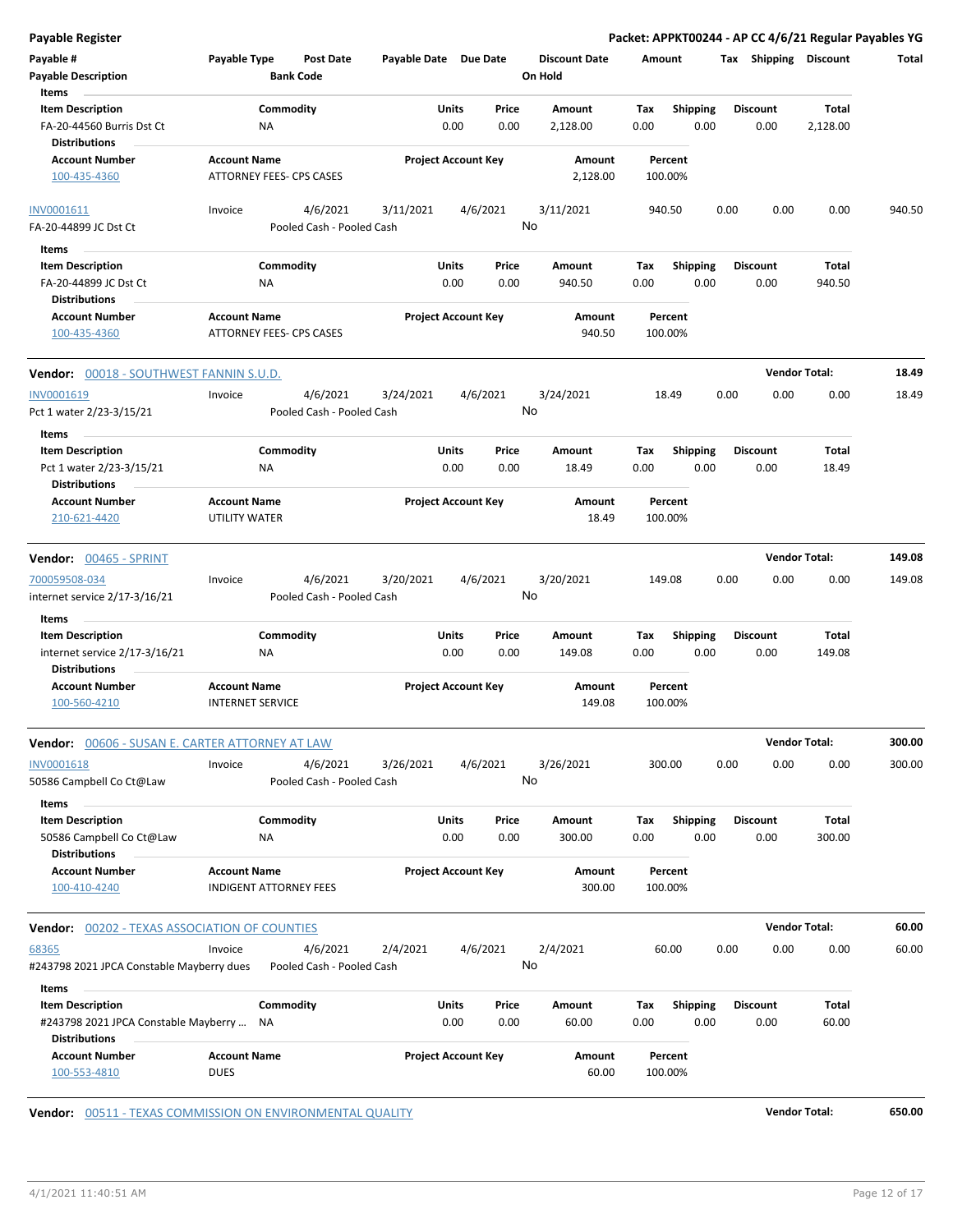| Payable #<br>Payable Type<br>Payable Date Due Date<br><b>Discount Date</b><br>Tax Shipping Discount<br><b>Post Date</b><br>Amount<br>Total<br><b>Payable Description</b><br><b>Bank Code</b><br>On Hold<br>0.00<br>0.00<br>0.00<br>650.00<br>WTR0056729-31<br>4/6/2021<br>3/31/2021<br>4/6/2021<br>3/31/2021<br>650.00<br>Invoice<br>No<br>Onsite Council fee<br>Pooled Cash - Pooled Cash<br>Items<br>Commodity<br>Units<br><b>Item Description</b><br>Price<br>Amount<br>Tax<br><b>Shipping</b><br><b>Discount</b><br>Total<br>Onsite Council fee<br><b>NA</b><br>0.00<br>0.00<br>650.00<br>0.00<br>0.00<br>0.00<br>650.00<br><b>Distributions</b><br><b>Account Name</b><br><b>Project Account Key</b><br><b>Account Number</b><br>Amount<br>Percent<br>650.00<br>100-409-4940<br>TCEQ PERMITS ENVIRONMENTAL DEV<br>100.00%<br><b>Vendor Total:</b><br>760.00<br><b>Vendor: 00344 - TEXAS STATE UNIVERSITY</b><br>Invoice<br>4/6/2021<br>3/31/2021<br>4/6/2021<br>3/31/2021<br>260.00<br>0.00<br>0.00<br>0.00<br>260.00<br>55965<br>No<br>7/14/21 Ct Personnel Seminar regist-K Richards  Pooled Cash - Pooled Cash<br>Items<br><b>Item Description</b><br>Commodity<br>Units<br>Price<br><b>Discount</b><br>Total<br>Amount<br>Tax<br><b>Shipping</b><br>7/14/21 Ct Personnel Seminar regist-K Ric NA<br>0.00<br>0.00<br>260.00<br>0.00<br>0.00<br>0.00<br>260.00<br><b>Distributions</b><br><b>Project Account Key</b><br><b>Account Number</b><br><b>Account Name</b><br>Amount<br>Percent<br>260.00<br>100-455-4270<br>OUT OF COUNTY TRAVEL/TRAINING<br>100.00%<br>4/6/2021<br>3/30/2021<br>4/6/2021<br>3/30/2021<br>0.00<br>0.00<br>0.00<br>260.00<br>56160<br>Invoice<br>260.00<br>No<br>7/14/21 Ct Personnell Seminar regist K Smith<br>Pooled Cash - Pooled Cash<br>Items<br>Commodity<br>Units<br><b>Shipping</b><br><b>Discount</b><br>Total<br><b>Item Description</b><br>Price<br>Amount<br>Tax<br>0.00<br>0.00<br>0.00<br>0.00<br>260.00<br>0.00<br>260.00<br>7/14/21 Ct Personnell Seminar regist K Sm NA<br><b>Distributions</b><br><b>Account Number</b><br><b>Project Account Key</b><br><b>Account Name</b><br>Amount<br>Percent<br>OUT OF COUNTY TRAVEL/TRAINING<br>260.00<br>100.00%<br>100-456-4270<br>4/6/2021<br>3/30/2021<br>4/6/2021<br>3/30/2021<br>0.00<br>0.00<br>0.00<br>240.00<br>Invoice<br>240.00<br><u>56171</u><br>No<br>6/1/21 JP Core Curriculum regist- B Clemons<br>Pooled Cash - Pooled Cash<br>Items<br>Commodity<br>Units<br><b>Shipping</b><br><b>Item Description</b><br>Price<br>Amount<br><b>Discount</b><br>Total<br>Tax<br>0.00<br>0.00<br>240.00<br>0.00<br>0.00<br>0.00<br>240.00<br>6/1/21 JP Core Curriculum regist- B Clemo NA<br><b>Distributions</b><br><b>Account Number</b><br><b>Project Account Key</b><br><b>Account Name</b><br>Amount<br>Percent<br>100-456-4270<br>OUT OF COUNTY TRAVEL/TRAINING<br>240.00<br>100.00%<br><b>Vendor Total:</b><br>6,846.68<br>Vendor: 00265 - TEXHOMA LIMESTONE, INC.<br>4/6/2021<br>3/29/2021<br>4/6/2021<br>3/29/2021<br>0.00<br>0.00<br>0.00<br>8323<br>Invoice<br>5,584.00<br>5,584.00<br>No<br>Pct 4 Rock & Gravel-hauling 3/22-27/21<br>Pooled Cash - Pooled Cash<br>Items<br>Commodity<br><b>Item Description</b><br>Units<br>Amount<br><b>Shipping</b><br><b>Discount</b><br>Total<br>Price<br>Tax<br>0.00<br>0.00<br>0.00<br>0.00<br>0.00<br>Pct 4 Rock & Gravel-hauling 3/22-27/21<br>5,584.00<br>5,584.00<br>ΝA<br><b>Distributions</b><br><b>Account Number</b><br><b>Account Name</b><br><b>Project Account Key</b><br>Amount<br>Percent<br>5,584.00<br>240-624-3410<br>R&B MAT. ROCK & GRAVEL<br>100.00%<br>1,262.68<br>4/6/2021<br>3/29/2021<br>4/6/2021<br>3/29/2021<br>1,262.68<br>0.00<br>0.00<br>0.00<br>8333<br>Invoice<br>No<br>Pooled Cash - Pooled Cash<br>Pct 1 Rock & Gravel-hauling 3/22-27/21<br>Items<br>Commodity<br>Units<br>Shipping<br><b>Item Description</b><br>Price<br>Amount<br>Tax<br><b>Discount</b><br>Total<br>Pct 1 Rock & Gravel-hauling 3/22-27/21<br>0.00<br>0.00<br>1,262.68<br>0.00<br>0.00<br>0.00<br>1,262.68<br>ΝA<br><b>Distributions</b><br><b>Account Number</b><br><b>Project Account Key</b><br><b>Account Name</b><br>Amount<br>Percent<br>1,262.68<br>210-621-3410<br>R&B MAT. ROCK & GRAVEL<br>100.00%<br><b>Vendor Total:</b><br>Vendor: VEN02147 - Young, Gail<br>55.22<br>INV0001636<br>Invoice<br>4/6/2021<br>3/31/2021<br>4/6/2021<br>3/31/2021<br>55.22<br>0.00<br>0.00<br>0.00<br>55.22<br>3/25-30/21 Leonard/Honey Grove travel-98.6  Pooled Cash - Pooled Cash<br>No | <b>Payable Register</b> |  |  |  |  |  | Packet: APPKT00244 - AP CC 4/6/21 Regular Payables YG |  |
|-----------------------------------------------------------------------------------------------------------------------------------------------------------------------------------------------------------------------------------------------------------------------------------------------------------------------------------------------------------------------------------------------------------------------------------------------------------------------------------------------------------------------------------------------------------------------------------------------------------------------------------------------------------------------------------------------------------------------------------------------------------------------------------------------------------------------------------------------------------------------------------------------------------------------------------------------------------------------------------------------------------------------------------------------------------------------------------------------------------------------------------------------------------------------------------------------------------------------------------------------------------------------------------------------------------------------------------------------------------------------------------------------------------------------------------------------------------------------------------------------------------------------------------------------------------------------------------------------------------------------------------------------------------------------------------------------------------------------------------------------------------------------------------------------------------------------------------------------------------------------------------------------------------------------------------------------------------------------------------------------------------------------------------------------------------------------------------------------------------------------------------------------------------------------------------------------------------------------------------------------------------------------------------------------------------------------------------------------------------------------------------------------------------------------------------------------------------------------------------------------------------------------------------------------------------------------------------------------------------------------------------------------------------------------------------------------------------------------------------------------------------------------------------------------------------------------------------------------------------------------------------------------------------------------------------------------------------------------------------------------------------------------------------------------------------------------------------------------------------------------------------------------------------------------------------------------------------------------------------------------------------------------------------------------------------------------------------------------------------------------------------------------------------------------------------------------------------------------------------------------------------------------------------------------------------------------------------------------------------------------------------------------------------------------------------------------------------------------------------------------------------------------------------------------------------------------------------------------------------------------------------------------------------------------------------------------------------------------------------------------------------------------------------------------------------------------------------------------------------------------------------------------------------------------------------------------------------------------------------------------------------------------------------------------------------------------------------------------------------------------------------------------------------------------------------------------------------------------------------------------------------------------------------------|-------------------------|--|--|--|--|--|-------------------------------------------------------|--|
|                                                                                                                                                                                                                                                                                                                                                                                                                                                                                                                                                                                                                                                                                                                                                                                                                                                                                                                                                                                                                                                                                                                                                                                                                                                                                                                                                                                                                                                                                                                                                                                                                                                                                                                                                                                                                                                                                                                                                                                                                                                                                                                                                                                                                                                                                                                                                                                                                                                                                                                                                                                                                                                                                                                                                                                                                                                                                                                                                                                                                                                                                                                                                                                                                                                                                                                                                                                                                                                                                                                                                                                                                                                                                                                                                                                                                                                                                                                                                                                                                                                                                                                                                                                                                                                                                                                                                                                                                                                                                                                                         |                         |  |  |  |  |  |                                                       |  |
|                                                                                                                                                                                                                                                                                                                                                                                                                                                                                                                                                                                                                                                                                                                                                                                                                                                                                                                                                                                                                                                                                                                                                                                                                                                                                                                                                                                                                                                                                                                                                                                                                                                                                                                                                                                                                                                                                                                                                                                                                                                                                                                                                                                                                                                                                                                                                                                                                                                                                                                                                                                                                                                                                                                                                                                                                                                                                                                                                                                                                                                                                                                                                                                                                                                                                                                                                                                                                                                                                                                                                                                                                                                                                                                                                                                                                                                                                                                                                                                                                                                                                                                                                                                                                                                                                                                                                                                                                                                                                                                                         |                         |  |  |  |  |  |                                                       |  |
|                                                                                                                                                                                                                                                                                                                                                                                                                                                                                                                                                                                                                                                                                                                                                                                                                                                                                                                                                                                                                                                                                                                                                                                                                                                                                                                                                                                                                                                                                                                                                                                                                                                                                                                                                                                                                                                                                                                                                                                                                                                                                                                                                                                                                                                                                                                                                                                                                                                                                                                                                                                                                                                                                                                                                                                                                                                                                                                                                                                                                                                                                                                                                                                                                                                                                                                                                                                                                                                                                                                                                                                                                                                                                                                                                                                                                                                                                                                                                                                                                                                                                                                                                                                                                                                                                                                                                                                                                                                                                                                                         |                         |  |  |  |  |  |                                                       |  |
|                                                                                                                                                                                                                                                                                                                                                                                                                                                                                                                                                                                                                                                                                                                                                                                                                                                                                                                                                                                                                                                                                                                                                                                                                                                                                                                                                                                                                                                                                                                                                                                                                                                                                                                                                                                                                                                                                                                                                                                                                                                                                                                                                                                                                                                                                                                                                                                                                                                                                                                                                                                                                                                                                                                                                                                                                                                                                                                                                                                                                                                                                                                                                                                                                                                                                                                                                                                                                                                                                                                                                                                                                                                                                                                                                                                                                                                                                                                                                                                                                                                                                                                                                                                                                                                                                                                                                                                                                                                                                                                                         |                         |  |  |  |  |  |                                                       |  |
|                                                                                                                                                                                                                                                                                                                                                                                                                                                                                                                                                                                                                                                                                                                                                                                                                                                                                                                                                                                                                                                                                                                                                                                                                                                                                                                                                                                                                                                                                                                                                                                                                                                                                                                                                                                                                                                                                                                                                                                                                                                                                                                                                                                                                                                                                                                                                                                                                                                                                                                                                                                                                                                                                                                                                                                                                                                                                                                                                                                                                                                                                                                                                                                                                                                                                                                                                                                                                                                                                                                                                                                                                                                                                                                                                                                                                                                                                                                                                                                                                                                                                                                                                                                                                                                                                                                                                                                                                                                                                                                                         |                         |  |  |  |  |  |                                                       |  |
|                                                                                                                                                                                                                                                                                                                                                                                                                                                                                                                                                                                                                                                                                                                                                                                                                                                                                                                                                                                                                                                                                                                                                                                                                                                                                                                                                                                                                                                                                                                                                                                                                                                                                                                                                                                                                                                                                                                                                                                                                                                                                                                                                                                                                                                                                                                                                                                                                                                                                                                                                                                                                                                                                                                                                                                                                                                                                                                                                                                                                                                                                                                                                                                                                                                                                                                                                                                                                                                                                                                                                                                                                                                                                                                                                                                                                                                                                                                                                                                                                                                                                                                                                                                                                                                                                                                                                                                                                                                                                                                                         |                         |  |  |  |  |  |                                                       |  |
|                                                                                                                                                                                                                                                                                                                                                                                                                                                                                                                                                                                                                                                                                                                                                                                                                                                                                                                                                                                                                                                                                                                                                                                                                                                                                                                                                                                                                                                                                                                                                                                                                                                                                                                                                                                                                                                                                                                                                                                                                                                                                                                                                                                                                                                                                                                                                                                                                                                                                                                                                                                                                                                                                                                                                                                                                                                                                                                                                                                                                                                                                                                                                                                                                                                                                                                                                                                                                                                                                                                                                                                                                                                                                                                                                                                                                                                                                                                                                                                                                                                                                                                                                                                                                                                                                                                                                                                                                                                                                                                                         |                         |  |  |  |  |  |                                                       |  |
|                                                                                                                                                                                                                                                                                                                                                                                                                                                                                                                                                                                                                                                                                                                                                                                                                                                                                                                                                                                                                                                                                                                                                                                                                                                                                                                                                                                                                                                                                                                                                                                                                                                                                                                                                                                                                                                                                                                                                                                                                                                                                                                                                                                                                                                                                                                                                                                                                                                                                                                                                                                                                                                                                                                                                                                                                                                                                                                                                                                                                                                                                                                                                                                                                                                                                                                                                                                                                                                                                                                                                                                                                                                                                                                                                                                                                                                                                                                                                                                                                                                                                                                                                                                                                                                                                                                                                                                                                                                                                                                                         |                         |  |  |  |  |  |                                                       |  |
|                                                                                                                                                                                                                                                                                                                                                                                                                                                                                                                                                                                                                                                                                                                                                                                                                                                                                                                                                                                                                                                                                                                                                                                                                                                                                                                                                                                                                                                                                                                                                                                                                                                                                                                                                                                                                                                                                                                                                                                                                                                                                                                                                                                                                                                                                                                                                                                                                                                                                                                                                                                                                                                                                                                                                                                                                                                                                                                                                                                                                                                                                                                                                                                                                                                                                                                                                                                                                                                                                                                                                                                                                                                                                                                                                                                                                                                                                                                                                                                                                                                                                                                                                                                                                                                                                                                                                                                                                                                                                                                                         |                         |  |  |  |  |  |                                                       |  |
|                                                                                                                                                                                                                                                                                                                                                                                                                                                                                                                                                                                                                                                                                                                                                                                                                                                                                                                                                                                                                                                                                                                                                                                                                                                                                                                                                                                                                                                                                                                                                                                                                                                                                                                                                                                                                                                                                                                                                                                                                                                                                                                                                                                                                                                                                                                                                                                                                                                                                                                                                                                                                                                                                                                                                                                                                                                                                                                                                                                                                                                                                                                                                                                                                                                                                                                                                                                                                                                                                                                                                                                                                                                                                                                                                                                                                                                                                                                                                                                                                                                                                                                                                                                                                                                                                                                                                                                                                                                                                                                                         |                         |  |  |  |  |  |                                                       |  |
|                                                                                                                                                                                                                                                                                                                                                                                                                                                                                                                                                                                                                                                                                                                                                                                                                                                                                                                                                                                                                                                                                                                                                                                                                                                                                                                                                                                                                                                                                                                                                                                                                                                                                                                                                                                                                                                                                                                                                                                                                                                                                                                                                                                                                                                                                                                                                                                                                                                                                                                                                                                                                                                                                                                                                                                                                                                                                                                                                                                                                                                                                                                                                                                                                                                                                                                                                                                                                                                                                                                                                                                                                                                                                                                                                                                                                                                                                                                                                                                                                                                                                                                                                                                                                                                                                                                                                                                                                                                                                                                                         |                         |  |  |  |  |  |                                                       |  |
|                                                                                                                                                                                                                                                                                                                                                                                                                                                                                                                                                                                                                                                                                                                                                                                                                                                                                                                                                                                                                                                                                                                                                                                                                                                                                                                                                                                                                                                                                                                                                                                                                                                                                                                                                                                                                                                                                                                                                                                                                                                                                                                                                                                                                                                                                                                                                                                                                                                                                                                                                                                                                                                                                                                                                                                                                                                                                                                                                                                                                                                                                                                                                                                                                                                                                                                                                                                                                                                                                                                                                                                                                                                                                                                                                                                                                                                                                                                                                                                                                                                                                                                                                                                                                                                                                                                                                                                                                                                                                                                                         |                         |  |  |  |  |  |                                                       |  |
|                                                                                                                                                                                                                                                                                                                                                                                                                                                                                                                                                                                                                                                                                                                                                                                                                                                                                                                                                                                                                                                                                                                                                                                                                                                                                                                                                                                                                                                                                                                                                                                                                                                                                                                                                                                                                                                                                                                                                                                                                                                                                                                                                                                                                                                                                                                                                                                                                                                                                                                                                                                                                                                                                                                                                                                                                                                                                                                                                                                                                                                                                                                                                                                                                                                                                                                                                                                                                                                                                                                                                                                                                                                                                                                                                                                                                                                                                                                                                                                                                                                                                                                                                                                                                                                                                                                                                                                                                                                                                                                                         |                         |  |  |  |  |  |                                                       |  |
|                                                                                                                                                                                                                                                                                                                                                                                                                                                                                                                                                                                                                                                                                                                                                                                                                                                                                                                                                                                                                                                                                                                                                                                                                                                                                                                                                                                                                                                                                                                                                                                                                                                                                                                                                                                                                                                                                                                                                                                                                                                                                                                                                                                                                                                                                                                                                                                                                                                                                                                                                                                                                                                                                                                                                                                                                                                                                                                                                                                                                                                                                                                                                                                                                                                                                                                                                                                                                                                                                                                                                                                                                                                                                                                                                                                                                                                                                                                                                                                                                                                                                                                                                                                                                                                                                                                                                                                                                                                                                                                                         |                         |  |  |  |  |  |                                                       |  |
|                                                                                                                                                                                                                                                                                                                                                                                                                                                                                                                                                                                                                                                                                                                                                                                                                                                                                                                                                                                                                                                                                                                                                                                                                                                                                                                                                                                                                                                                                                                                                                                                                                                                                                                                                                                                                                                                                                                                                                                                                                                                                                                                                                                                                                                                                                                                                                                                                                                                                                                                                                                                                                                                                                                                                                                                                                                                                                                                                                                                                                                                                                                                                                                                                                                                                                                                                                                                                                                                                                                                                                                                                                                                                                                                                                                                                                                                                                                                                                                                                                                                                                                                                                                                                                                                                                                                                                                                                                                                                                                                         |                         |  |  |  |  |  |                                                       |  |
|                                                                                                                                                                                                                                                                                                                                                                                                                                                                                                                                                                                                                                                                                                                                                                                                                                                                                                                                                                                                                                                                                                                                                                                                                                                                                                                                                                                                                                                                                                                                                                                                                                                                                                                                                                                                                                                                                                                                                                                                                                                                                                                                                                                                                                                                                                                                                                                                                                                                                                                                                                                                                                                                                                                                                                                                                                                                                                                                                                                                                                                                                                                                                                                                                                                                                                                                                                                                                                                                                                                                                                                                                                                                                                                                                                                                                                                                                                                                                                                                                                                                                                                                                                                                                                                                                                                                                                                                                                                                                                                                         |                         |  |  |  |  |  |                                                       |  |
|                                                                                                                                                                                                                                                                                                                                                                                                                                                                                                                                                                                                                                                                                                                                                                                                                                                                                                                                                                                                                                                                                                                                                                                                                                                                                                                                                                                                                                                                                                                                                                                                                                                                                                                                                                                                                                                                                                                                                                                                                                                                                                                                                                                                                                                                                                                                                                                                                                                                                                                                                                                                                                                                                                                                                                                                                                                                                                                                                                                                                                                                                                                                                                                                                                                                                                                                                                                                                                                                                                                                                                                                                                                                                                                                                                                                                                                                                                                                                                                                                                                                                                                                                                                                                                                                                                                                                                                                                                                                                                                                         |                         |  |  |  |  |  |                                                       |  |
|                                                                                                                                                                                                                                                                                                                                                                                                                                                                                                                                                                                                                                                                                                                                                                                                                                                                                                                                                                                                                                                                                                                                                                                                                                                                                                                                                                                                                                                                                                                                                                                                                                                                                                                                                                                                                                                                                                                                                                                                                                                                                                                                                                                                                                                                                                                                                                                                                                                                                                                                                                                                                                                                                                                                                                                                                                                                                                                                                                                                                                                                                                                                                                                                                                                                                                                                                                                                                                                                                                                                                                                                                                                                                                                                                                                                                                                                                                                                                                                                                                                                                                                                                                                                                                                                                                                                                                                                                                                                                                                                         |                         |  |  |  |  |  |                                                       |  |
|                                                                                                                                                                                                                                                                                                                                                                                                                                                                                                                                                                                                                                                                                                                                                                                                                                                                                                                                                                                                                                                                                                                                                                                                                                                                                                                                                                                                                                                                                                                                                                                                                                                                                                                                                                                                                                                                                                                                                                                                                                                                                                                                                                                                                                                                                                                                                                                                                                                                                                                                                                                                                                                                                                                                                                                                                                                                                                                                                                                                                                                                                                                                                                                                                                                                                                                                                                                                                                                                                                                                                                                                                                                                                                                                                                                                                                                                                                                                                                                                                                                                                                                                                                                                                                                                                                                                                                                                                                                                                                                                         |                         |  |  |  |  |  |                                                       |  |
|                                                                                                                                                                                                                                                                                                                                                                                                                                                                                                                                                                                                                                                                                                                                                                                                                                                                                                                                                                                                                                                                                                                                                                                                                                                                                                                                                                                                                                                                                                                                                                                                                                                                                                                                                                                                                                                                                                                                                                                                                                                                                                                                                                                                                                                                                                                                                                                                                                                                                                                                                                                                                                                                                                                                                                                                                                                                                                                                                                                                                                                                                                                                                                                                                                                                                                                                                                                                                                                                                                                                                                                                                                                                                                                                                                                                                                                                                                                                                                                                                                                                                                                                                                                                                                                                                                                                                                                                                                                                                                                                         |                         |  |  |  |  |  |                                                       |  |
|                                                                                                                                                                                                                                                                                                                                                                                                                                                                                                                                                                                                                                                                                                                                                                                                                                                                                                                                                                                                                                                                                                                                                                                                                                                                                                                                                                                                                                                                                                                                                                                                                                                                                                                                                                                                                                                                                                                                                                                                                                                                                                                                                                                                                                                                                                                                                                                                                                                                                                                                                                                                                                                                                                                                                                                                                                                                                                                                                                                                                                                                                                                                                                                                                                                                                                                                                                                                                                                                                                                                                                                                                                                                                                                                                                                                                                                                                                                                                                                                                                                                                                                                                                                                                                                                                                                                                                                                                                                                                                                                         |                         |  |  |  |  |  |                                                       |  |
|                                                                                                                                                                                                                                                                                                                                                                                                                                                                                                                                                                                                                                                                                                                                                                                                                                                                                                                                                                                                                                                                                                                                                                                                                                                                                                                                                                                                                                                                                                                                                                                                                                                                                                                                                                                                                                                                                                                                                                                                                                                                                                                                                                                                                                                                                                                                                                                                                                                                                                                                                                                                                                                                                                                                                                                                                                                                                                                                                                                                                                                                                                                                                                                                                                                                                                                                                                                                                                                                                                                                                                                                                                                                                                                                                                                                                                                                                                                                                                                                                                                                                                                                                                                                                                                                                                                                                                                                                                                                                                                                         |                         |  |  |  |  |  |                                                       |  |
|                                                                                                                                                                                                                                                                                                                                                                                                                                                                                                                                                                                                                                                                                                                                                                                                                                                                                                                                                                                                                                                                                                                                                                                                                                                                                                                                                                                                                                                                                                                                                                                                                                                                                                                                                                                                                                                                                                                                                                                                                                                                                                                                                                                                                                                                                                                                                                                                                                                                                                                                                                                                                                                                                                                                                                                                                                                                                                                                                                                                                                                                                                                                                                                                                                                                                                                                                                                                                                                                                                                                                                                                                                                                                                                                                                                                                                                                                                                                                                                                                                                                                                                                                                                                                                                                                                                                                                                                                                                                                                                                         |                         |  |  |  |  |  |                                                       |  |
|                                                                                                                                                                                                                                                                                                                                                                                                                                                                                                                                                                                                                                                                                                                                                                                                                                                                                                                                                                                                                                                                                                                                                                                                                                                                                                                                                                                                                                                                                                                                                                                                                                                                                                                                                                                                                                                                                                                                                                                                                                                                                                                                                                                                                                                                                                                                                                                                                                                                                                                                                                                                                                                                                                                                                                                                                                                                                                                                                                                                                                                                                                                                                                                                                                                                                                                                                                                                                                                                                                                                                                                                                                                                                                                                                                                                                                                                                                                                                                                                                                                                                                                                                                                                                                                                                                                                                                                                                                                                                                                                         |                         |  |  |  |  |  |                                                       |  |
|                                                                                                                                                                                                                                                                                                                                                                                                                                                                                                                                                                                                                                                                                                                                                                                                                                                                                                                                                                                                                                                                                                                                                                                                                                                                                                                                                                                                                                                                                                                                                                                                                                                                                                                                                                                                                                                                                                                                                                                                                                                                                                                                                                                                                                                                                                                                                                                                                                                                                                                                                                                                                                                                                                                                                                                                                                                                                                                                                                                                                                                                                                                                                                                                                                                                                                                                                                                                                                                                                                                                                                                                                                                                                                                                                                                                                                                                                                                                                                                                                                                                                                                                                                                                                                                                                                                                                                                                                                                                                                                                         |                         |  |  |  |  |  |                                                       |  |
|                                                                                                                                                                                                                                                                                                                                                                                                                                                                                                                                                                                                                                                                                                                                                                                                                                                                                                                                                                                                                                                                                                                                                                                                                                                                                                                                                                                                                                                                                                                                                                                                                                                                                                                                                                                                                                                                                                                                                                                                                                                                                                                                                                                                                                                                                                                                                                                                                                                                                                                                                                                                                                                                                                                                                                                                                                                                                                                                                                                                                                                                                                                                                                                                                                                                                                                                                                                                                                                                                                                                                                                                                                                                                                                                                                                                                                                                                                                                                                                                                                                                                                                                                                                                                                                                                                                                                                                                                                                                                                                                         |                         |  |  |  |  |  |                                                       |  |
|                                                                                                                                                                                                                                                                                                                                                                                                                                                                                                                                                                                                                                                                                                                                                                                                                                                                                                                                                                                                                                                                                                                                                                                                                                                                                                                                                                                                                                                                                                                                                                                                                                                                                                                                                                                                                                                                                                                                                                                                                                                                                                                                                                                                                                                                                                                                                                                                                                                                                                                                                                                                                                                                                                                                                                                                                                                                                                                                                                                                                                                                                                                                                                                                                                                                                                                                                                                                                                                                                                                                                                                                                                                                                                                                                                                                                                                                                                                                                                                                                                                                                                                                                                                                                                                                                                                                                                                                                                                                                                                                         |                         |  |  |  |  |  |                                                       |  |
|                                                                                                                                                                                                                                                                                                                                                                                                                                                                                                                                                                                                                                                                                                                                                                                                                                                                                                                                                                                                                                                                                                                                                                                                                                                                                                                                                                                                                                                                                                                                                                                                                                                                                                                                                                                                                                                                                                                                                                                                                                                                                                                                                                                                                                                                                                                                                                                                                                                                                                                                                                                                                                                                                                                                                                                                                                                                                                                                                                                                                                                                                                                                                                                                                                                                                                                                                                                                                                                                                                                                                                                                                                                                                                                                                                                                                                                                                                                                                                                                                                                                                                                                                                                                                                                                                                                                                                                                                                                                                                                                         |                         |  |  |  |  |  |                                                       |  |
|                                                                                                                                                                                                                                                                                                                                                                                                                                                                                                                                                                                                                                                                                                                                                                                                                                                                                                                                                                                                                                                                                                                                                                                                                                                                                                                                                                                                                                                                                                                                                                                                                                                                                                                                                                                                                                                                                                                                                                                                                                                                                                                                                                                                                                                                                                                                                                                                                                                                                                                                                                                                                                                                                                                                                                                                                                                                                                                                                                                                                                                                                                                                                                                                                                                                                                                                                                                                                                                                                                                                                                                                                                                                                                                                                                                                                                                                                                                                                                                                                                                                                                                                                                                                                                                                                                                                                                                                                                                                                                                                         |                         |  |  |  |  |  |                                                       |  |
|                                                                                                                                                                                                                                                                                                                                                                                                                                                                                                                                                                                                                                                                                                                                                                                                                                                                                                                                                                                                                                                                                                                                                                                                                                                                                                                                                                                                                                                                                                                                                                                                                                                                                                                                                                                                                                                                                                                                                                                                                                                                                                                                                                                                                                                                                                                                                                                                                                                                                                                                                                                                                                                                                                                                                                                                                                                                                                                                                                                                                                                                                                                                                                                                                                                                                                                                                                                                                                                                                                                                                                                                                                                                                                                                                                                                                                                                                                                                                                                                                                                                                                                                                                                                                                                                                                                                                                                                                                                                                                                                         |                         |  |  |  |  |  |                                                       |  |
|                                                                                                                                                                                                                                                                                                                                                                                                                                                                                                                                                                                                                                                                                                                                                                                                                                                                                                                                                                                                                                                                                                                                                                                                                                                                                                                                                                                                                                                                                                                                                                                                                                                                                                                                                                                                                                                                                                                                                                                                                                                                                                                                                                                                                                                                                                                                                                                                                                                                                                                                                                                                                                                                                                                                                                                                                                                                                                                                                                                                                                                                                                                                                                                                                                                                                                                                                                                                                                                                                                                                                                                                                                                                                                                                                                                                                                                                                                                                                                                                                                                                                                                                                                                                                                                                                                                                                                                                                                                                                                                                         |                         |  |  |  |  |  |                                                       |  |
|                                                                                                                                                                                                                                                                                                                                                                                                                                                                                                                                                                                                                                                                                                                                                                                                                                                                                                                                                                                                                                                                                                                                                                                                                                                                                                                                                                                                                                                                                                                                                                                                                                                                                                                                                                                                                                                                                                                                                                                                                                                                                                                                                                                                                                                                                                                                                                                                                                                                                                                                                                                                                                                                                                                                                                                                                                                                                                                                                                                                                                                                                                                                                                                                                                                                                                                                                                                                                                                                                                                                                                                                                                                                                                                                                                                                                                                                                                                                                                                                                                                                                                                                                                                                                                                                                                                                                                                                                                                                                                                                         |                         |  |  |  |  |  |                                                       |  |
|                                                                                                                                                                                                                                                                                                                                                                                                                                                                                                                                                                                                                                                                                                                                                                                                                                                                                                                                                                                                                                                                                                                                                                                                                                                                                                                                                                                                                                                                                                                                                                                                                                                                                                                                                                                                                                                                                                                                                                                                                                                                                                                                                                                                                                                                                                                                                                                                                                                                                                                                                                                                                                                                                                                                                                                                                                                                                                                                                                                                                                                                                                                                                                                                                                                                                                                                                                                                                                                                                                                                                                                                                                                                                                                                                                                                                                                                                                                                                                                                                                                                                                                                                                                                                                                                                                                                                                                                                                                                                                                                         |                         |  |  |  |  |  |                                                       |  |
|                                                                                                                                                                                                                                                                                                                                                                                                                                                                                                                                                                                                                                                                                                                                                                                                                                                                                                                                                                                                                                                                                                                                                                                                                                                                                                                                                                                                                                                                                                                                                                                                                                                                                                                                                                                                                                                                                                                                                                                                                                                                                                                                                                                                                                                                                                                                                                                                                                                                                                                                                                                                                                                                                                                                                                                                                                                                                                                                                                                                                                                                                                                                                                                                                                                                                                                                                                                                                                                                                                                                                                                                                                                                                                                                                                                                                                                                                                                                                                                                                                                                                                                                                                                                                                                                                                                                                                                                                                                                                                                                         |                         |  |  |  |  |  |                                                       |  |
|                                                                                                                                                                                                                                                                                                                                                                                                                                                                                                                                                                                                                                                                                                                                                                                                                                                                                                                                                                                                                                                                                                                                                                                                                                                                                                                                                                                                                                                                                                                                                                                                                                                                                                                                                                                                                                                                                                                                                                                                                                                                                                                                                                                                                                                                                                                                                                                                                                                                                                                                                                                                                                                                                                                                                                                                                                                                                                                                                                                                                                                                                                                                                                                                                                                                                                                                                                                                                                                                                                                                                                                                                                                                                                                                                                                                                                                                                                                                                                                                                                                                                                                                                                                                                                                                                                                                                                                                                                                                                                                                         |                         |  |  |  |  |  |                                                       |  |
|                                                                                                                                                                                                                                                                                                                                                                                                                                                                                                                                                                                                                                                                                                                                                                                                                                                                                                                                                                                                                                                                                                                                                                                                                                                                                                                                                                                                                                                                                                                                                                                                                                                                                                                                                                                                                                                                                                                                                                                                                                                                                                                                                                                                                                                                                                                                                                                                                                                                                                                                                                                                                                                                                                                                                                                                                                                                                                                                                                                                                                                                                                                                                                                                                                                                                                                                                                                                                                                                                                                                                                                                                                                                                                                                                                                                                                                                                                                                                                                                                                                                                                                                                                                                                                                                                                                                                                                                                                                                                                                                         |                         |  |  |  |  |  |                                                       |  |
|                                                                                                                                                                                                                                                                                                                                                                                                                                                                                                                                                                                                                                                                                                                                                                                                                                                                                                                                                                                                                                                                                                                                                                                                                                                                                                                                                                                                                                                                                                                                                                                                                                                                                                                                                                                                                                                                                                                                                                                                                                                                                                                                                                                                                                                                                                                                                                                                                                                                                                                                                                                                                                                                                                                                                                                                                                                                                                                                                                                                                                                                                                                                                                                                                                                                                                                                                                                                                                                                                                                                                                                                                                                                                                                                                                                                                                                                                                                                                                                                                                                                                                                                                                                                                                                                                                                                                                                                                                                                                                                                         |                         |  |  |  |  |  |                                                       |  |
|                                                                                                                                                                                                                                                                                                                                                                                                                                                                                                                                                                                                                                                                                                                                                                                                                                                                                                                                                                                                                                                                                                                                                                                                                                                                                                                                                                                                                                                                                                                                                                                                                                                                                                                                                                                                                                                                                                                                                                                                                                                                                                                                                                                                                                                                                                                                                                                                                                                                                                                                                                                                                                                                                                                                                                                                                                                                                                                                                                                                                                                                                                                                                                                                                                                                                                                                                                                                                                                                                                                                                                                                                                                                                                                                                                                                                                                                                                                                                                                                                                                                                                                                                                                                                                                                                                                                                                                                                                                                                                                                         |                         |  |  |  |  |  |                                                       |  |
|                                                                                                                                                                                                                                                                                                                                                                                                                                                                                                                                                                                                                                                                                                                                                                                                                                                                                                                                                                                                                                                                                                                                                                                                                                                                                                                                                                                                                                                                                                                                                                                                                                                                                                                                                                                                                                                                                                                                                                                                                                                                                                                                                                                                                                                                                                                                                                                                                                                                                                                                                                                                                                                                                                                                                                                                                                                                                                                                                                                                                                                                                                                                                                                                                                                                                                                                                                                                                                                                                                                                                                                                                                                                                                                                                                                                                                                                                                                                                                                                                                                                                                                                                                                                                                                                                                                                                                                                                                                                                                                                         |                         |  |  |  |  |  |                                                       |  |
|                                                                                                                                                                                                                                                                                                                                                                                                                                                                                                                                                                                                                                                                                                                                                                                                                                                                                                                                                                                                                                                                                                                                                                                                                                                                                                                                                                                                                                                                                                                                                                                                                                                                                                                                                                                                                                                                                                                                                                                                                                                                                                                                                                                                                                                                                                                                                                                                                                                                                                                                                                                                                                                                                                                                                                                                                                                                                                                                                                                                                                                                                                                                                                                                                                                                                                                                                                                                                                                                                                                                                                                                                                                                                                                                                                                                                                                                                                                                                                                                                                                                                                                                                                                                                                                                                                                                                                                                                                                                                                                                         |                         |  |  |  |  |  |                                                       |  |
|                                                                                                                                                                                                                                                                                                                                                                                                                                                                                                                                                                                                                                                                                                                                                                                                                                                                                                                                                                                                                                                                                                                                                                                                                                                                                                                                                                                                                                                                                                                                                                                                                                                                                                                                                                                                                                                                                                                                                                                                                                                                                                                                                                                                                                                                                                                                                                                                                                                                                                                                                                                                                                                                                                                                                                                                                                                                                                                                                                                                                                                                                                                                                                                                                                                                                                                                                                                                                                                                                                                                                                                                                                                                                                                                                                                                                                                                                                                                                                                                                                                                                                                                                                                                                                                                                                                                                                                                                                                                                                                                         |                         |  |  |  |  |  |                                                       |  |
|                                                                                                                                                                                                                                                                                                                                                                                                                                                                                                                                                                                                                                                                                                                                                                                                                                                                                                                                                                                                                                                                                                                                                                                                                                                                                                                                                                                                                                                                                                                                                                                                                                                                                                                                                                                                                                                                                                                                                                                                                                                                                                                                                                                                                                                                                                                                                                                                                                                                                                                                                                                                                                                                                                                                                                                                                                                                                                                                                                                                                                                                                                                                                                                                                                                                                                                                                                                                                                                                                                                                                                                                                                                                                                                                                                                                                                                                                                                                                                                                                                                                                                                                                                                                                                                                                                                                                                                                                                                                                                                                         |                         |  |  |  |  |  |                                                       |  |
|                                                                                                                                                                                                                                                                                                                                                                                                                                                                                                                                                                                                                                                                                                                                                                                                                                                                                                                                                                                                                                                                                                                                                                                                                                                                                                                                                                                                                                                                                                                                                                                                                                                                                                                                                                                                                                                                                                                                                                                                                                                                                                                                                                                                                                                                                                                                                                                                                                                                                                                                                                                                                                                                                                                                                                                                                                                                                                                                                                                                                                                                                                                                                                                                                                                                                                                                                                                                                                                                                                                                                                                                                                                                                                                                                                                                                                                                                                                                                                                                                                                                                                                                                                                                                                                                                                                                                                                                                                                                                                                                         |                         |  |  |  |  |  |                                                       |  |
|                                                                                                                                                                                                                                                                                                                                                                                                                                                                                                                                                                                                                                                                                                                                                                                                                                                                                                                                                                                                                                                                                                                                                                                                                                                                                                                                                                                                                                                                                                                                                                                                                                                                                                                                                                                                                                                                                                                                                                                                                                                                                                                                                                                                                                                                                                                                                                                                                                                                                                                                                                                                                                                                                                                                                                                                                                                                                                                                                                                                                                                                                                                                                                                                                                                                                                                                                                                                                                                                                                                                                                                                                                                                                                                                                                                                                                                                                                                                                                                                                                                                                                                                                                                                                                                                                                                                                                                                                                                                                                                                         |                         |  |  |  |  |  |                                                       |  |
|                                                                                                                                                                                                                                                                                                                                                                                                                                                                                                                                                                                                                                                                                                                                                                                                                                                                                                                                                                                                                                                                                                                                                                                                                                                                                                                                                                                                                                                                                                                                                                                                                                                                                                                                                                                                                                                                                                                                                                                                                                                                                                                                                                                                                                                                                                                                                                                                                                                                                                                                                                                                                                                                                                                                                                                                                                                                                                                                                                                                                                                                                                                                                                                                                                                                                                                                                                                                                                                                                                                                                                                                                                                                                                                                                                                                                                                                                                                                                                                                                                                                                                                                                                                                                                                                                                                                                                                                                                                                                                                                         |                         |  |  |  |  |  |                                                       |  |
|                                                                                                                                                                                                                                                                                                                                                                                                                                                                                                                                                                                                                                                                                                                                                                                                                                                                                                                                                                                                                                                                                                                                                                                                                                                                                                                                                                                                                                                                                                                                                                                                                                                                                                                                                                                                                                                                                                                                                                                                                                                                                                                                                                                                                                                                                                                                                                                                                                                                                                                                                                                                                                                                                                                                                                                                                                                                                                                                                                                                                                                                                                                                                                                                                                                                                                                                                                                                                                                                                                                                                                                                                                                                                                                                                                                                                                                                                                                                                                                                                                                                                                                                                                                                                                                                                                                                                                                                                                                                                                                                         |                         |  |  |  |  |  |                                                       |  |
|                                                                                                                                                                                                                                                                                                                                                                                                                                                                                                                                                                                                                                                                                                                                                                                                                                                                                                                                                                                                                                                                                                                                                                                                                                                                                                                                                                                                                                                                                                                                                                                                                                                                                                                                                                                                                                                                                                                                                                                                                                                                                                                                                                                                                                                                                                                                                                                                                                                                                                                                                                                                                                                                                                                                                                                                                                                                                                                                                                                                                                                                                                                                                                                                                                                                                                                                                                                                                                                                                                                                                                                                                                                                                                                                                                                                                                                                                                                                                                                                                                                                                                                                                                                                                                                                                                                                                                                                                                                                                                                                         |                         |  |  |  |  |  |                                                       |  |
|                                                                                                                                                                                                                                                                                                                                                                                                                                                                                                                                                                                                                                                                                                                                                                                                                                                                                                                                                                                                                                                                                                                                                                                                                                                                                                                                                                                                                                                                                                                                                                                                                                                                                                                                                                                                                                                                                                                                                                                                                                                                                                                                                                                                                                                                                                                                                                                                                                                                                                                                                                                                                                                                                                                                                                                                                                                                                                                                                                                                                                                                                                                                                                                                                                                                                                                                                                                                                                                                                                                                                                                                                                                                                                                                                                                                                                                                                                                                                                                                                                                                                                                                                                                                                                                                                                                                                                                                                                                                                                                                         |                         |  |  |  |  |  |                                                       |  |
|                                                                                                                                                                                                                                                                                                                                                                                                                                                                                                                                                                                                                                                                                                                                                                                                                                                                                                                                                                                                                                                                                                                                                                                                                                                                                                                                                                                                                                                                                                                                                                                                                                                                                                                                                                                                                                                                                                                                                                                                                                                                                                                                                                                                                                                                                                                                                                                                                                                                                                                                                                                                                                                                                                                                                                                                                                                                                                                                                                                                                                                                                                                                                                                                                                                                                                                                                                                                                                                                                                                                                                                                                                                                                                                                                                                                                                                                                                                                                                                                                                                                                                                                                                                                                                                                                                                                                                                                                                                                                                                                         |                         |  |  |  |  |  |                                                       |  |
|                                                                                                                                                                                                                                                                                                                                                                                                                                                                                                                                                                                                                                                                                                                                                                                                                                                                                                                                                                                                                                                                                                                                                                                                                                                                                                                                                                                                                                                                                                                                                                                                                                                                                                                                                                                                                                                                                                                                                                                                                                                                                                                                                                                                                                                                                                                                                                                                                                                                                                                                                                                                                                                                                                                                                                                                                                                                                                                                                                                                                                                                                                                                                                                                                                                                                                                                                                                                                                                                                                                                                                                                                                                                                                                                                                                                                                                                                                                                                                                                                                                                                                                                                                                                                                                                                                                                                                                                                                                                                                                                         |                         |  |  |  |  |  |                                                       |  |
|                                                                                                                                                                                                                                                                                                                                                                                                                                                                                                                                                                                                                                                                                                                                                                                                                                                                                                                                                                                                                                                                                                                                                                                                                                                                                                                                                                                                                                                                                                                                                                                                                                                                                                                                                                                                                                                                                                                                                                                                                                                                                                                                                                                                                                                                                                                                                                                                                                                                                                                                                                                                                                                                                                                                                                                                                                                                                                                                                                                                                                                                                                                                                                                                                                                                                                                                                                                                                                                                                                                                                                                                                                                                                                                                                                                                                                                                                                                                                                                                                                                                                                                                                                                                                                                                                                                                                                                                                                                                                                                                         |                         |  |  |  |  |  |                                                       |  |
|                                                                                                                                                                                                                                                                                                                                                                                                                                                                                                                                                                                                                                                                                                                                                                                                                                                                                                                                                                                                                                                                                                                                                                                                                                                                                                                                                                                                                                                                                                                                                                                                                                                                                                                                                                                                                                                                                                                                                                                                                                                                                                                                                                                                                                                                                                                                                                                                                                                                                                                                                                                                                                                                                                                                                                                                                                                                                                                                                                                                                                                                                                                                                                                                                                                                                                                                                                                                                                                                                                                                                                                                                                                                                                                                                                                                                                                                                                                                                                                                                                                                                                                                                                                                                                                                                                                                                                                                                                                                                                                                         |                         |  |  |  |  |  |                                                       |  |
|                                                                                                                                                                                                                                                                                                                                                                                                                                                                                                                                                                                                                                                                                                                                                                                                                                                                                                                                                                                                                                                                                                                                                                                                                                                                                                                                                                                                                                                                                                                                                                                                                                                                                                                                                                                                                                                                                                                                                                                                                                                                                                                                                                                                                                                                                                                                                                                                                                                                                                                                                                                                                                                                                                                                                                                                                                                                                                                                                                                                                                                                                                                                                                                                                                                                                                                                                                                                                                                                                                                                                                                                                                                                                                                                                                                                                                                                                                                                                                                                                                                                                                                                                                                                                                                                                                                                                                                                                                                                                                                                         |                         |  |  |  |  |  |                                                       |  |
|                                                                                                                                                                                                                                                                                                                                                                                                                                                                                                                                                                                                                                                                                                                                                                                                                                                                                                                                                                                                                                                                                                                                                                                                                                                                                                                                                                                                                                                                                                                                                                                                                                                                                                                                                                                                                                                                                                                                                                                                                                                                                                                                                                                                                                                                                                                                                                                                                                                                                                                                                                                                                                                                                                                                                                                                                                                                                                                                                                                                                                                                                                                                                                                                                                                                                                                                                                                                                                                                                                                                                                                                                                                                                                                                                                                                                                                                                                                                                                                                                                                                                                                                                                                                                                                                                                                                                                                                                                                                                                                                         |                         |  |  |  |  |  |                                                       |  |
|                                                                                                                                                                                                                                                                                                                                                                                                                                                                                                                                                                                                                                                                                                                                                                                                                                                                                                                                                                                                                                                                                                                                                                                                                                                                                                                                                                                                                                                                                                                                                                                                                                                                                                                                                                                                                                                                                                                                                                                                                                                                                                                                                                                                                                                                                                                                                                                                                                                                                                                                                                                                                                                                                                                                                                                                                                                                                                                                                                                                                                                                                                                                                                                                                                                                                                                                                                                                                                                                                                                                                                                                                                                                                                                                                                                                                                                                                                                                                                                                                                                                                                                                                                                                                                                                                                                                                                                                                                                                                                                                         |                         |  |  |  |  |  |                                                       |  |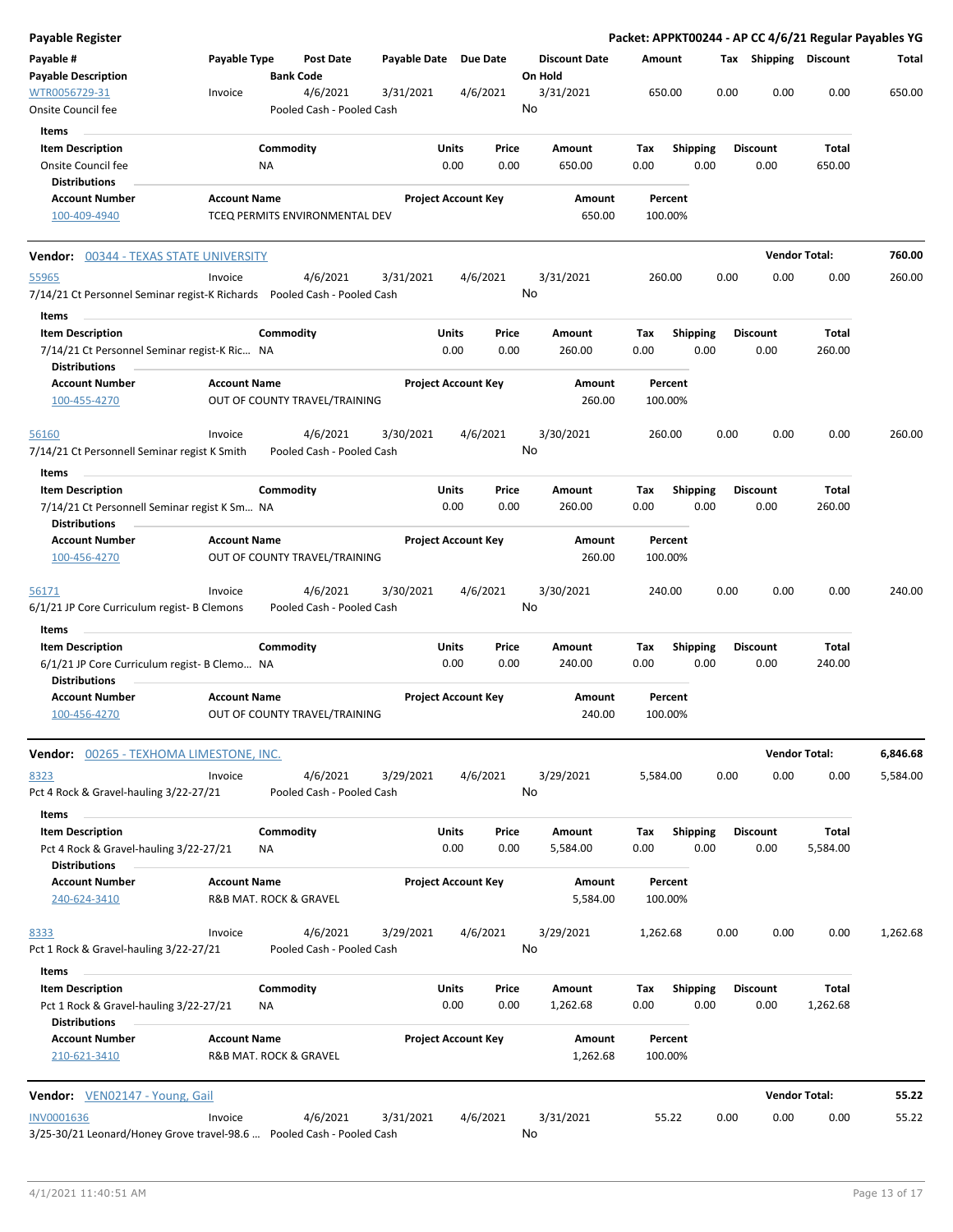#### **Payable Register Packet: APPKT00244 - AP CC 4/6/21 Regular Payables YG**

| Payable #                                 | <b>Payable Type</b>          | <b>Post Date</b> | <b>Pavable Date</b> | Due Date                   | <b>Discount Date</b> |      | Amount          | <b>Shipping</b><br>Tax | Discount | Total |
|-------------------------------------------|------------------------------|------------------|---------------------|----------------------------|----------------------|------|-----------------|------------------------|----------|-------|
| <b>Payable Description</b>                |                              | <b>Bank Code</b> |                     |                            | On Hold              |      |                 |                        |          |       |
| <b>Items</b>                              |                              |                  |                     |                            |                      |      |                 |                        |          |       |
| <b>Item Description</b>                   | Commoditv                    |                  | Units               | Price                      | Amount               | Tax  | <b>Shipping</b> | <b>Discount</b>        | Total    |       |
| 3/25-30/21 Leonard/Honey Grove travel- NA |                              |                  | 0.00                | 0.00                       | 55.22                | 0.00 | 0.00            | 0.00                   | 55.22    |       |
| <b>Distributions</b>                      |                              |                  |                     |                            |                      |      |                 |                        |          |       |
| <b>Account Number</b>                     | <b>Account Name</b>          |                  |                     | <b>Project Account Key</b> | Amount               |      | Percent         |                        |          |       |
| 100-499-2251                              | <b>LEONARD OFFICE TRAVEL</b> |                  |                     |                            | 55.22                |      | 100.00%         |                        |          |       |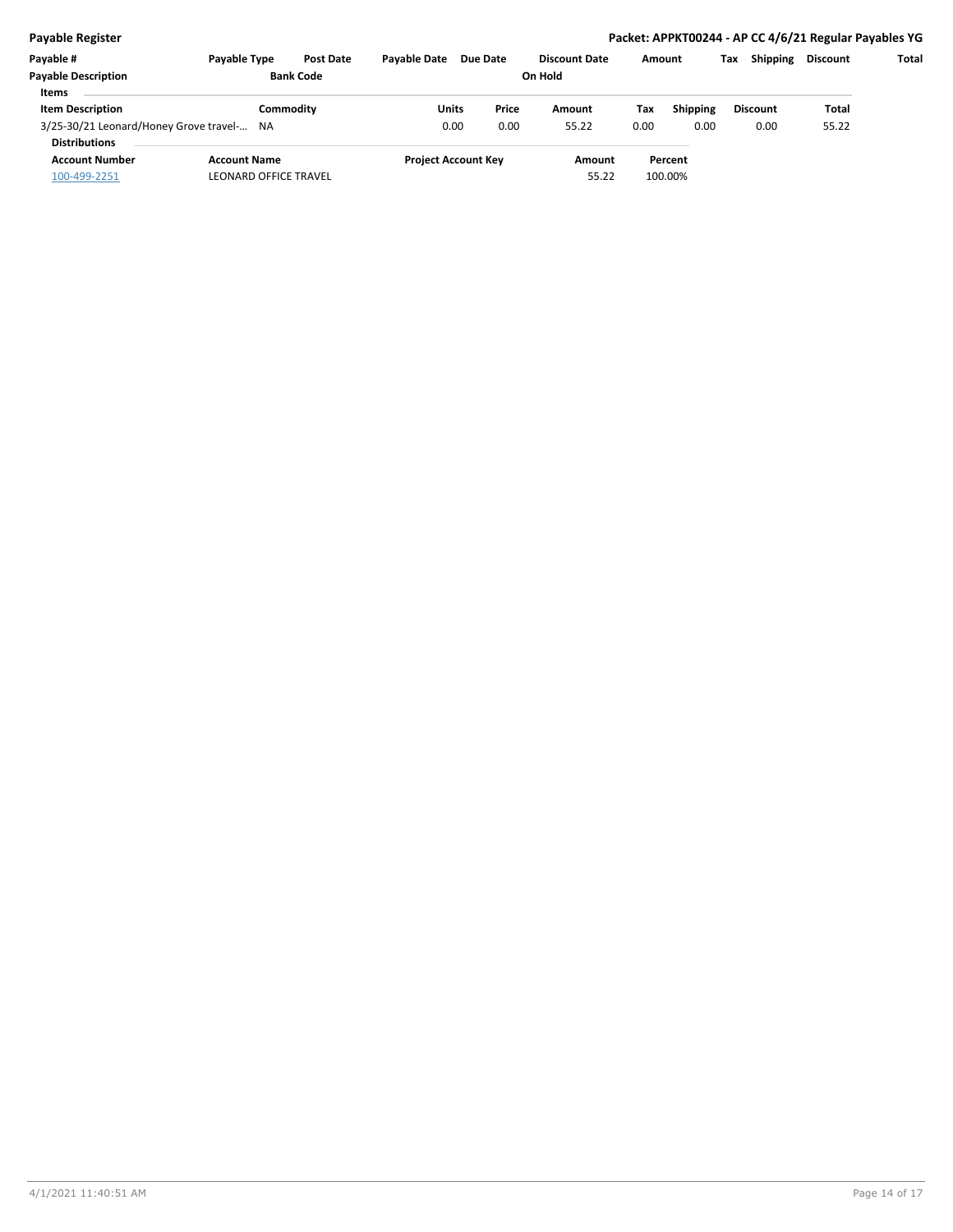# Payable Summary

| <b>Type</b> | Count               | Gross       | Tax  | Shipping | <b>Discount</b> | Total       | <b>Manual Payment</b> | <b>Balance</b> |
|-------------|---------------------|-------------|------|----------|-----------------|-------------|-----------------------|----------------|
| Credit Memo |                     | $-1,238.13$ | 0.00 | 0.00     | 0.00            | $-1.238.13$ | 0.00                  | $-1,238.13$    |
| Invoice     | 76                  | 157,567.68  | 0.00 | 0.00     | 0.00            | 157,567.68  | 0.00                  | 157,567.68     |
|             | <b>Grand Total:</b> | 156,329.55  | 0.00 | 0.00     | 0.00            | 156,329.55  | 0.00                  | 156,329.55     |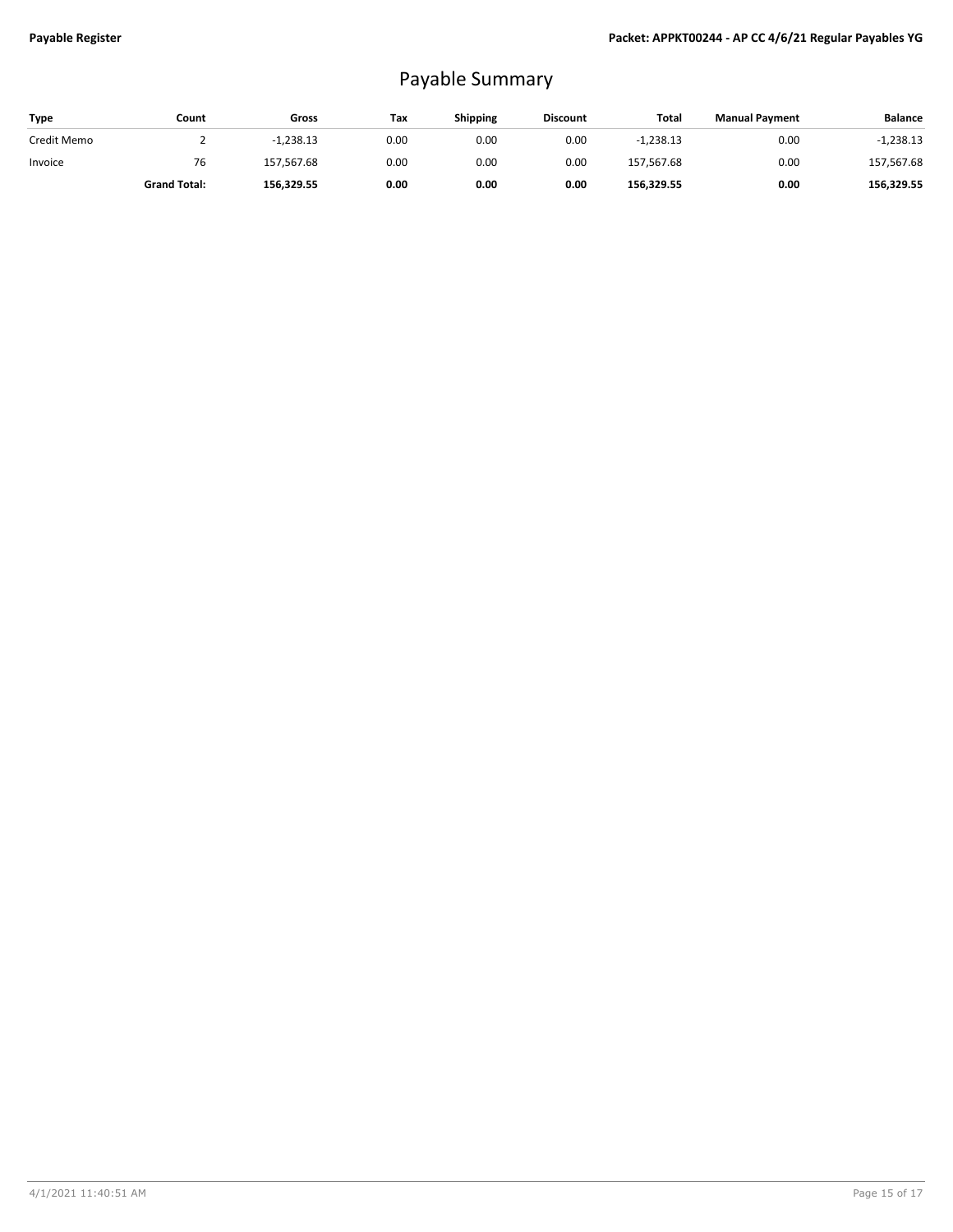## **Account Summary**

| <b>Account</b>      | Name                                               |        | Amount    |
|---------------------|----------------------------------------------------|--------|-----------|
| 100-409-4940        | TCEQ PERMITS ENVIRONMENTAL DEV                     |        | 650.00    |
| 100-410-4240        | <b>INDIGENT ATTORNEY FEES</b>                      |        | 1,376.25  |
| 100-435-4360        | ATTORNEY FEES- CPS CASES                           |        | 9,109.50  |
| 100-435-4370        | <b>ATTORNEY FEES</b>                               |        | 6,713.35  |
| 100-435-4420        | OTHER PROFESSIONAL SERV.                           |        | 1,500.00  |
| 100-455-4270        | OUT OF COUNTY TRAVEL/TRAINING                      |        | 260.00    |
| 100-456-4210        | <b>INTERNET</b>                                    |        | 81.95     |
| 100-456-4270        | OUT OF COUNTY TRAVEL/TRAINING                      |        | 500.00    |
| 100-499-2251        | <b>LEONARD OFFICE TRAVEL</b>                       |        | 55.22     |
| 100-510-3150        | <b>COPIER RENTAL</b>                               |        | 114.68    |
| 100-515-4210        | INTERNET                                           |        | 46.95     |
| 100-515-4410        | UTILITIES GAS                                      |        | 111.27    |
| 100-515-4502        | LAWN MAINTENANCE                                   |        | 120.00    |
| 100-518-4410        | UTILITIES GAS                                      |        | 438.47    |
| 100-553-4810        | <b>DUES</b>                                        |        | 60.00     |
| 100-560-2500        | <b>EMPLOYEE PHYSICALS</b>                          |        | 125.00    |
| <u>100-560-3110</u> | POSTAGE                                            |        | 58.19     |
| 100-560-4210        | <b>INTERNET SERVICE</b>                            |        | 149.08    |
|                     |                                                    | Total: | 21,469.91 |
|                     |                                                    |        |           |
| <b>Account</b>      | Name                                               |        | Amount    |
| 121-402-3120        | <b>IMAGING SYSTEM</b>                              |        | 8,576.00  |
|                     |                                                    | Total: | 8,576.00  |
|                     |                                                    |        |           |
| Account             | Name                                               |        | Amount    |
| 127-403-4370        | DIGITAL IMAGING                                    |        | 12,380.00 |
|                     |                                                    | Total: | 12,380.00 |
|                     |                                                    |        |           |
| <b>Account</b>      | Name                                               |        | Amount    |
|                     |                                                    |        |           |
| 200-449-3500        | RECORDS DISPOSAL                                   |        | 239.28    |
|                     |                                                    | Total: | 239.28    |
|                     |                                                    |        |           |
| Account             | Name                                               |        | Amount    |
| 210-621-3410        | R&B MAT. ROCK & GRAVEL                             |        | 1,262.68  |
| 210-621-4210        | <b>INTERNET</b>                                    |        | 56.90     |
| 210-621-4420        | UTILITY WATER                                      |        | 18.49     |
|                     |                                                    | Total: | 1,338.07  |
|                     |                                                    |        |           |
| Account             | Name                                               |        | Amount    |
| 220-622-3400        | <b>SHOP SUPPLIES</b><br>R&B MAT. HARDWARE & LUMBER |        | 110.39    |
| 220-622-3430        |                                                    |        | 1,009.00  |
| 220-622-4210        | <b>INTERNET</b>                                    |        | 81.95     |
| 220-622-4580        | R&M MACHINERY PARTS                                |        | 14,332.50 |
| 220-622-4600        | EQUIPMENT RENTAL/LEASE                             |        | 3,000.00  |
|                     |                                                    | Total: | 18,533.84 |
|                     |                                                    |        |           |
| Account             | Name                                               |        | Amount    |
| 230-623-4210        | INTERNET                                           |        | 81.95     |
| 230-623-4580        | R&M MACHINERY PARTS                                |        | 17,293.81 |
| 230-623-4600        | EQUIPMENT RENTAL/LEASE                             |        | 3,000.00  |
|                     |                                                    | Total: | 20,375.76 |